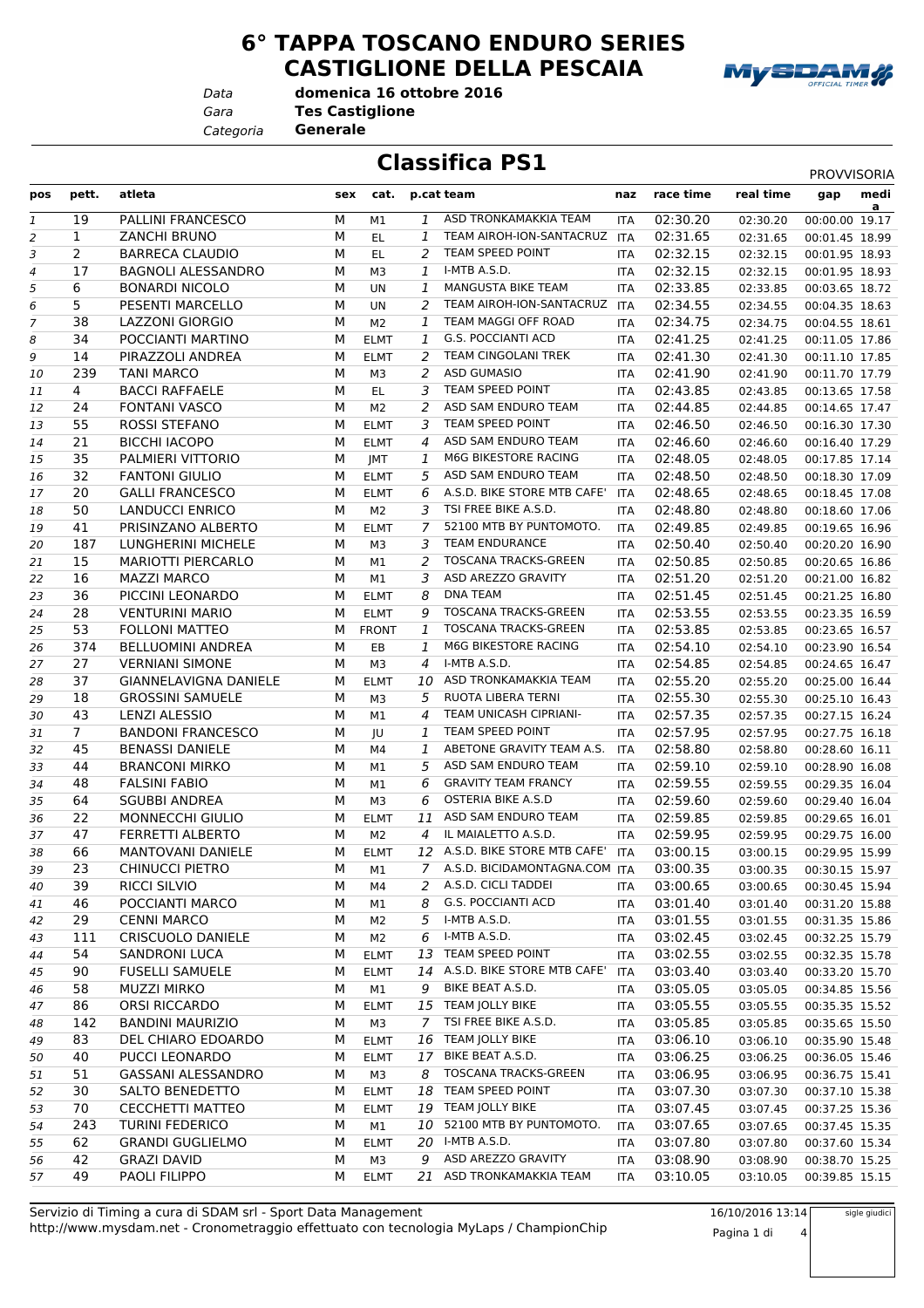## **Classifica PS1** PROVVISORIA

| pos      | pett.      | atleta                                       |        | sex cat.          |              | p.cat team                                        | naz                      | race time            | real time            | <b>FNUVVIJUNIA</b><br>medi<br>gap |
|----------|------------|----------------------------------------------|--------|-------------------|--------------|---------------------------------------------------|--------------------------|----------------------|----------------------|-----------------------------------|
| 58       | 241        | <b>ALDERIGHI RAFFAELE</b>                    | М      | M1                | 11           | <b>ASD GUMASIO</b>                                | <b>ITA</b>               | 03:11.15             | 03:11.15             | a<br>00:40.95 15.07               |
| 59       | 71         | <b>TONTI MATTEO</b>                          | М      | M1                |              | 12 TSI FREE BIKE A.S.D.                           | <b>ITA</b>               | 03:11.30             | 03:11.30             | 00:41.10 15.05                    |
| 60       | 376        | <b>COCCHI ALBERTO</b>                        | М      | EB                | 2            | <b>TOSCANA TRACKS-GREEN</b>                       | <b>ITA</b>               | 03:11.60             | 03:11.60             | 00:41.40 15.03                    |
| 61       | 63         | <b>FUCCI FRANCESCO</b>                       | М      | M1                |              | 13 BIKE BEAT A.S.D.                               | <b>ITA</b>               | 03:13.15             | 03:13.15             | 00:42.95 14.91                    |
| 62       | 245        | <b>ESCHILI FLAVIO</b>                        | M      | <b>ELMT</b>       |              | 22 TESSERA GIORNALIERA                            | <b>ITA</b>               | 03:14.10             | 03:14.10             | 00:43.90 14.84                    |
| 63       | 61         | <b>BUFFI MARCO</b>                           | М      | M1                |              | 14 FIRENZEFREERIDE ASD                            | <b>ITA</b>               | 03:15.30             | 03:15.30             | 00:45.10 14.75                    |
| 64       | 148        | <b>GHEZZANI NICOLA</b>                       | М      | M1                |              | 15 A.S.D. BIKE STORE MTB CAFE'                    | <b>ITA</b>               | 03:15.35             | 03:15.35             | 00:45.15 14.74                    |
| 65       | 85         | <b>ROSSI ANTONIO</b>                         | М      | M1                |              | 16 TEAM JOLLY BIKE                                | <b>ITA</b>               | 03:17.25             | 03:17.25             | 00:47.05 14.60                    |
| 66       | 69         | <b>MANCUSO ANDREA</b>                        | M      | M3                |              | 10 ASD SAM ENDURO TEAM                            | <b>ITA</b>               | 03:18.10             | 03:18.10             | 00:47.90 14.54                    |
| 67       | 237        | <b>BELLOSI GIANFRANCO</b>                    | М      | M <sub>5</sub>    | $\mathbf{1}$ | <b>ASD GUMASIO</b>                                | <b>ITA</b>               | 03:18.40             | 03:18.40             | 00:48.20 14.52                    |
| 68       | 76         | <b>SCASSA MIRCO</b>                          | M      | <b>ELMT</b>       |              | 23 52100 MTB BY PUNTOMOTO.                        | <b>ITA</b>               | 03:18.45             | 03:18.45             | 00:48.25 14.51                    |
| 69       | 98         | PIERANGIOLI MASSIMO                          | М      | M3                |              | 11 I-MTB A.S.D.                                   | ITA                      | 03:19.65             | 03:19.65             | 00:49.45 14.43                    |
| 70       | 134        | <b>BALESTRIERI ANDREA</b>                    | М      | M1                |              | 17 TSI FREE BIKE A.S.D.                           | <b>ITA</b>               | 03:20.50             | 03:20.50             | 00:50.30 14.36                    |
| 71       | 80         | PATRUSSI ANDREA                              | M      | JMT               | 2            | 52100 MTB BY PUNTOMOTO.                           | <b>ITA</b>               | 03:20.75             | 03:20.75             | 00:50.55 14.35                    |
| 72       | 235        | <b>MARZI ROBERTO</b>                         | M      | M5                | 2            | <b>ASD GUMASIO</b>                                | <b>ITA</b>               | 03:20.80             | 03:20.80             | 00:50.60 14.34                    |
| 73       | 135        | <b>GORINI SIMONE</b>                         | М      | M1                |              | 18 TSI FREE BIKE A.S.D.                           | <b>ITA</b>               | 03:21.05             | 03:21.05             | 00:50.85 14.32                    |
| 74       | 166        | <b>BINDI MICHELE</b>                         | М      | M3                |              | 12 GRAVITY TEAM FRANCY                            | <b>ITA</b>               | 03:21.30             | 03:21.30             | 00:51.10 14.31                    |
| 75       | 167        | <b>GIOVANNOZZI SIMONE</b>                    | М      | M4                | 3            | <b>GRAVITY TEAM FRANCY</b>                        | ITA                      | 03:21.30             | 03:21.30             | 00:51.10 14.31                    |
| 76       | 8          | <b>GROSSI FEDERICO</b>                       | М      | JU                | 2            | TEAM SPEED POINT                                  | <b>ITA</b>               | 03:21.35             | 03:21.35             | 00:51.15 14.30                    |
| 77       | 157        | NOCCIOLINI NICOLA                            | М      | M <sub>3</sub>    |              | 13 ASD TRONKAMAKKIA TEAM                          | <b>ITA</b>               | 03:22.45             | 03:22.45             | 00:52.25 14.23                    |
| 78       | 78         | PARENTI LORENZO                              | М      | M <sub>5</sub>    | 3            | <b>G.S. POCCIANTI ACD</b>                         | <b>ITA</b>               | 03:23.05             | 03:23.05             | 00:52.85 14.18                    |
| 79       | 57         | <b>BRANCHI ANTONIO</b>                       | М      | M1                |              | 19 ASD AREZZO GRAVITY                             | <b>ITA</b>               | 03:23.20             | 03:23.20             | 00:53.00 14.17                    |
| 80       | 209        | SODANO CRISTIAN                              | M      | <b>ELMT</b>       |              | 24 LA BORRA ASD                                   | <b>ITA</b>               | 03:23.75             | 03:23.75             | 00:53.55 14.13                    |
| 81       | 77         | RIMONDO MATTEO                               | М      | M1                |              | 20 TEAM SPEED POINT                               | ITA                      | 03:24.70             | 03:24.70             | 00:54.50 14.07                    |
| 82       | 87         | <b>BARTALUCCI DANIEL</b>                     | М      | <b>ELMT</b>       |              | 25 A.S.D. AV BIKE RACING TEAM                     | <b>ITA</b>               | 03:24.75             | 03:24.75             | 00:54.55 14.07                    |
| 83       | 143        | <b>CINOTTI STEFANO</b>                       | M      | M <sub>3</sub>    |              | 14 TSI FREE BIKE A.S.D.                           | <b>ITA</b>               | 03:25.15             | 03:25.15             | 00:54.95 14.04                    |
| 84       | 246        | <b>AGOSTINI FERRUCCIO</b>                    | М      | <b>ELMT</b>       |              | 26   MUFLONI                                      | ITA                      | 03:25.30             | 03:25.30             | 00:55.10 14.03                    |
| 85       | 97         | MUNNO ANTONIO                                | M      | M <sub>3</sub>    |              | 15 SOC. ELBA OVEST                                | <b>ITA</b>               | 03:25.45             | 03:25.45             | 00:55.25 14.02                    |
| 86       | 74         | <b>GUIDI ANTONIO</b>                         | M      | <b>ELMT</b>       |              | 27 TEAM SPEED POINT<br>A.S.D. CICLI TADDEI        | <b>ITA</b>               | 03:25.45             | 03:25.45             | 00:55.25 14.02                    |
| 87       | 191<br>240 | MAFFI ALESSANDRO                             | М      | M5                | 4            | 21 ASD GUMASIO                                    | ITA                      | 03:25.60<br>03:25.75 | 03:25.60             | 00:55.40 14.01                    |
| 88<br>89 | 203        | <b>BRUNO RAFFAELLO</b><br>RASO ALESSANDRO    | М<br>М | M1<br><b>ELMT</b> |              | 28 VAIANO AUTOFAN MEDICO                          | <b>ITA</b><br><b>ITA</b> | 03:26.40             | 03:25.75<br>03:26.40 | 00:55.55 14.00                    |
| 90       | 106        | <b>HORTON ALAN</b>                           | М      | M <sub>2</sub>    | 7            | TEAM SPEED POINT                                  | <b>ITA</b>               | 03:26.45             | 03:26.45             | 00:56.20 13.95<br>00:56.25 13.95  |
| 91       | 204        | <b>LUCIOLI LIDO</b>                          | М      | M6                | 1            | VAIANO AUTOFAN MEDICO                             | <b>ITA</b>               | 03:27.40             | 03:27.40             | 00:57.20 13.89                    |
| 92       | 52         | <b>GALLI ROLANDO</b>                         | М      | M <sub>5</sub>    | 5            | ABETONE GRAVITY TEAM A.S.                         | <b>ITA</b>               | 03:27.95             | 03:27.95             | 00:57.75 13.85                    |
| 93       | 201        | MAZZARISI MASSIMILIANO                       | М      | M <sub>2</sub>    | 8            | ASD SAM ENDURO TEAM                               | ITA                      | 03:31.15             | 03:31.15             | 01:00.95 13.64                    |
| 94       | 151        | MELCHIORRE ALESSANDRO                        | М      | M <sub>2</sub>    | 9            | A.S.D. BIKE STORE MTB CAFE'                       | <b>ITA</b>               | 03:31.65             | 03:31.65             | 01:01.45 13.61                    |
| 95       | 231        | <b>MARINI NICOLA</b>                         | M      | M <sub>2</sub>    |              | 10 ASD GUMASIO                                    | <b>ITA</b>               | 03:31.70             | 03:31.70             | 01:01.50 13.60                    |
| 96       | 56         | <b>GORI FABIO</b>                            | М      | M1                |              | 22 ASD POL. SANGIULIANESE                         | <b>ITA</b>               | 03:32.35             | 03:32.35             | 01:02.15 13.56                    |
| 97       | 170        | <b>COSTA LUCA</b>                            | М      | MЗ                |              | 16 A.S.D. GRAVITY ELBA                            | ITA                      | 03:32.35             | 03:32.35             | 01:02.15 13.56                    |
| 98       | 377        | <b>BARTALI ROBERTO</b>                       | М      | EB                | 3            | CRAL ENTI LOCALI SIENA                            | ITA                      | 03:33.10             | 03:33.10             | 01:02.90 13.51                    |
| 99       | 11         | <b>CASINI FEDERICA</b>                       | F      | W1                | $\mathbf{1}$ | A.S.D. CICLI TADDEI                               | ITA                      | 03:33.70             | 03:33.70             | 01:03.50 13.48                    |
| 100      | 68         | PARENTINI SAMUELE                            | М      | <b>FRONT</b>      | 2            | TSI FREE BIKE A.S.D.                              | ITA                      | 03:33.80             | 03:33.80             | 01:03.60 13.47                    |
| 101      | 105        | BENEDETTI ALESSANDRO                         | М      | M <sub>5</sub>    | 6            | TEAM JOLLY BIKE                                   | ITA                      | 03:34.55             | 03:34.55             | 01:04.35 13.42                    |
| 102      | 96         | <b>MENICONI LUCA</b>                         | М      | <b>ELMT</b>       |              | 29 TEAM JOLLY BIKE                                | ITA                      | 03:35.75             | 03:35.75             | 01:05.55 13.35                    |
| 103      | 59         | <b>FEDERICI LUCA</b>                         | М      | M2                |              | 11 A.S.D. CICLI TADDEI                            | <b>ITA</b>               | 03:35.95             | 03:35.95             | 01:05.75 13.34                    |
| 104      | 190        | CONTI CLAUDIO                                | М      | M <sub>5</sub>    |              | 7 A.S.D. CICLI TADDEI                             | <b>ITA</b>               | 03:36.20             | 03:36.20             | 01:06.00 13.32                    |
| 105      | 140        | <b>GIUNTINI ENRICO</b>                       | М      | M <sub>2</sub>    |              | 12 TSI FREE BIKE A.S.D.                           | ITA                      | 03:36.35             | 03:36.35             | 01:06.15 13.31                    |
| 106      | 89         | <b>LONZI ENNIO</b>                           | М      | <b>ELMT</b>       |              | 30 A.S.D. BIKE STORE MTB CAFE'                    | ITA                      | 03:36.45             | 03:36.45             | 01:06.25 13.31                    |
| 107      | 100        | <b>FIORINI FRANCESCO</b>                     | М      | M2                |              | 13 I-MTB A.S.D.                                   | <b>ITA</b>               | 03:36.55             | 03:36.55             | 01:06.35 13.30                    |
| 108      | 12         | <b>BOCCHINI ANIA</b>                         | F      | W1                | 2            | <b>CICLI NERI TEAM</b>                            | ITA                      | 03:36.75             | 03:36.75             | 01:06.55 13.29                    |
| 109      | 251        | MONTEFIORI SAMUEL                            | М      | M2                |              | 14 APPENNINOBIKE A.S.D.                           | <b>ITA</b>               | 03:37.80             | 03:37.80             | 01:07.60 13.22                    |
| 110      | 150        | PELLINO SIMONE                               | М      | M1                |              | 23 A.S.D. BIKE STORE MTB CAFE'                    | ITA                      | 03:38.10             | 03:38.10             | 01:07.90 13.20                    |
| 111      | 113        | MONNECCHI RICCARDO                           | М      | M <sub>2</sub>    |              | 15 I-MTB A.S.D.                                   | ITA                      | 03:39.70             | 03:39.70             | 01:09.50 13.11                    |
| 112      | 168        | RICCI ROBERTO                                | М      | M5                | 8            | <b>GRAVITY TEAM FRANCY</b>                        | ITA                      | 03:39.75             | 03:39.75             | 01:09.55 13.11                    |
| 113      | 133        | LOMBARDI LEONARDO                            | М      | <b>ELMT</b>       | 31           | TSI FREE BIKE A.S.D.                              | <b>ITA</b>               | 03:39.75             | 03:39.75             | 01:09.55 13.11                    |
| 114      | 119        | DIAMANTI FILIPPO                             | М      | <b>JMT</b>        | 3            | M6G BIKESTORE RACING                              | ITA                      | 03:39.85             | 03:39.85             | 01:09.65 13.10                    |
| 115      | 189        | ZAMBELLI GAT ATTILIO                         | М      | M4                | 4            | A.S.D. CICLI TADDEI                               | <b>ITA</b>               | 03:39.95             | 03:39.95             | 01:09.75 13.09                    |
| 116      | 94         | <b>BORGIOLI LORENZO</b>                      | М      | M <sub>5</sub>    | 9            | <b>CICLISSIMO BIKE TEAM</b>                       | ITA                      | 03:40.50             | 03:40.50             | 01:10.30 13.06                    |
| 117      | 211        | <b>CEGLIA MARCO</b>                          | М      | <b>ELMT</b>       |              | 32 IL MAIALETTO A.S.D.                            | ITA                      | 03:41.10             | 03:41.10             | 01:10.90 13.03                    |
| 118      | 144<br>249 | <b>VARGIU ENRICO</b><br><b>IACOPONI LUCA</b> | М<br>М | M3                |              | 17 TSI FREE BIKE A.S.D.<br>16 TESSERA GIORNALIERA | ITA                      | 03:41.65             | 03:41.65             | 01:11.45 12.99                    |
| 119      | 186        | <b>SUZZI SIMONE</b>                          | М      | M2                |              | 18 TEAM ENDURANCE                                 | <b>ITA</b>               | 03:42.05<br>03:42.80 | 03:42.05             | 01:11.85 12.97                    |
| 120      | 176        | <b>NORCINI EMANUELE</b>                      | М      | M3                |              | 17 ASD AREZZO GRAVITY                             | <b>ITA</b>               |                      | 03:42.80             | 01:12.60 12.93                    |
| 121      |            |                                              |        | M2                |              |                                                   | ITA                      | 03:43.20             | 03:43.20             | 01:13.00 12.90                    |

http://www.mysdam.net - Cronometraggio effettuato con tecnologia MyLaps / ChampionChip Servizio di Timing a cura di SDAM srl - Sport Data Management 16/10/2016 13:14

Pagina 2 di 4

sigle giudici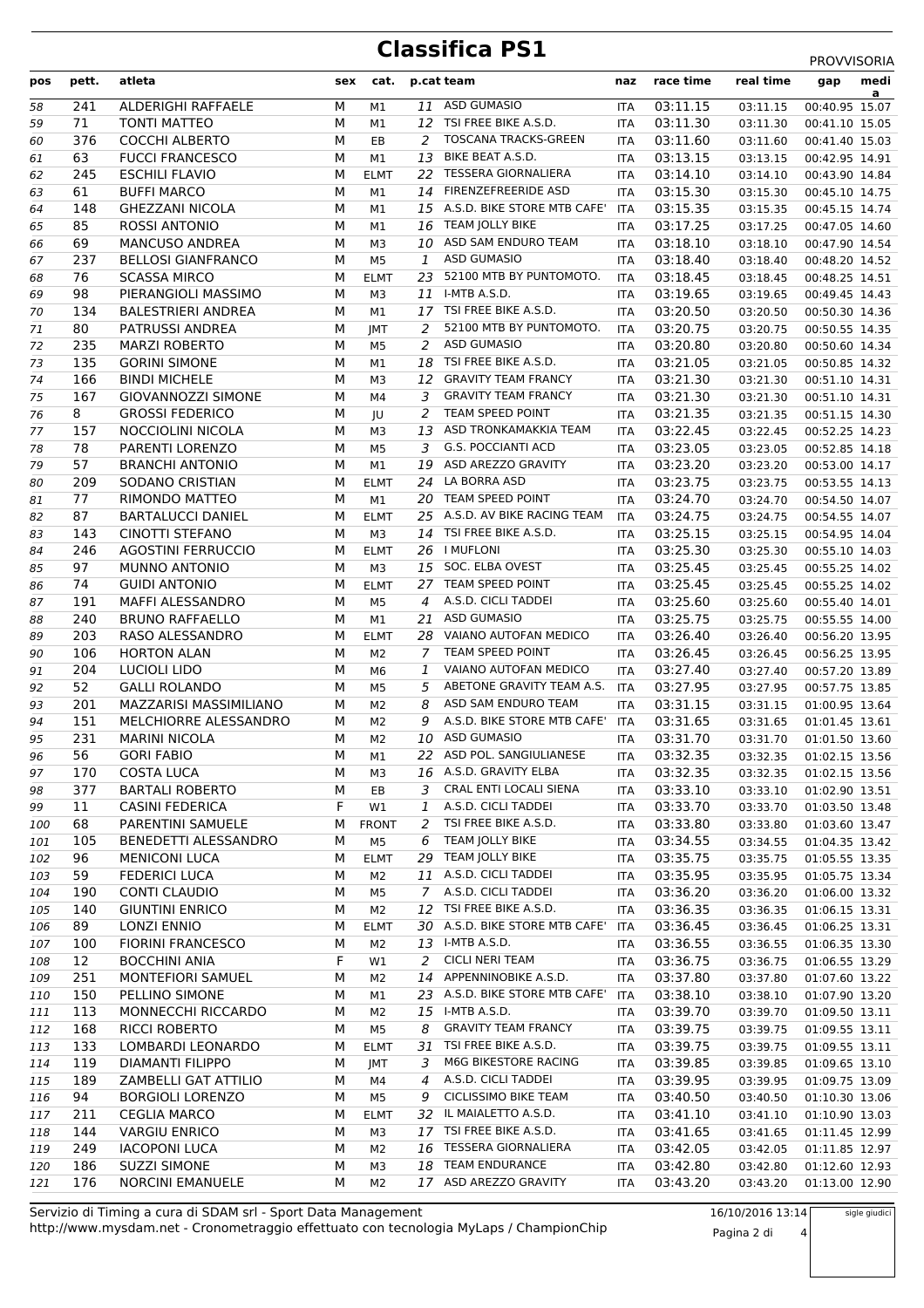## **Classifica PS1** PROVVISORIA

| a<br>33 I-MTB A.S.D.<br><b>TALOCCHINI FEDERICO</b><br>03:43.60<br>108<br>М<br><b>ELMT</b><br>03:43.60<br>01:13.40 12.88<br>122<br>ITA<br>24 BIKE BEAT A.S.D.<br>193<br>М<br>03:43.90<br><b>BUGETTI FRANCESCO</b><br>M1<br><b>ITA</b><br>01:13.70 12.86<br>123<br>03:43.90<br>234<br>М<br>10 ASD GUMASIO<br><b>VICIANI PAOLO</b><br>M <sub>5</sub><br>03:44.10<br>01:13.90 12.85<br>124<br><b>ITA</b><br>03:44.10<br>M6G BIKESTORE RACING<br>123<br>DEL DOTTORE MARCO<br>М<br>19<br>125<br>M3<br>03:44.65<br>01:14.45 12.82<br><b>ITA</b><br>03:44.65<br>34 TEAM SPEED POINT<br>103<br>CAMPATELLI LUCA<br>М<br><b>ELMT</b><br>03:44.80<br>01:14.60 12.81<br>126<br>ITA<br>03:44.80<br>188<br>20 A.S.D. CICLI TADDEI<br>SANI MASSIMILIANO<br>М<br>M <sub>3</sub><br>03:46.00<br>01:15.80 12.74<br>127<br><b>ITA</b><br>03:46.00<br>BIKE BEAT A.S.D.<br>195<br><b>ZANIERI FABIO</b><br>М<br>35<br>03:46.45<br>01:16.25 12.72<br>128<br><b>ELMT</b><br>ITA<br>03:46.45<br><b>ASD GUMASIO</b><br>233<br>M<br>03:46.60<br><b>MUZZARELLI MARCO</b><br>11<br>129<br>M5<br>ITA<br>03:46.60<br>01:16.40 12.71<br><b>CARRARESI ANDREA</b><br>18 ASD AREZZO GRAVITY<br>174<br>М<br>03:47.15<br>130<br>M2<br><b>ITA</b><br>03:47.15<br>01:16.95 12.68<br>19 TSI FREE BIKE A.S.D.<br>141<br>М<br>03:47.55<br><b>NATILI ALBERTO</b><br>131<br>M2<br>ITA<br>03:47.55<br>01:17.35 12.66<br>F<br>TEAM MAGGI OFF ROAD<br>10<br>03:47.60<br><b>SAVELLI IRENE</b><br><b>EWS</b><br>$\mathbf{1}$<br>132<br>ITA<br>03:47.60<br>01:17.40 12.65<br>207<br>36 TEAM JOLLY BIKE<br>03:48.30<br><b>RAGGI CHRISTIAN</b><br>М<br><b>ELMT</b><br>03:48.30<br>01:18.10 12.61<br>133<br><b>ITA</b><br>25 A.S.D. BIKE STORE MTB CAFE'<br>149<br><b>NEGRI MARCELLO</b><br>M<br>03:48.90<br><b>ITA</b><br>01:18.70 12.58<br>134<br>M1<br>03:48.90<br>М<br><b>DNA TEAM</b><br>217<br>SALVADORI JURI<br>21<br>03:49.75<br>135<br>M3<br>ITA<br>03:49.75<br>01:19.55 12.54<br>229<br>М<br>5<br><b>TESSERA GIORNALIERA</b><br>SPINELLI PAOLO<br>03:50.00<br>136<br>03:50.00<br>01:19.80 12.52<br>M4<br><b>ITA</b><br>26 GRAVITY TEAM FRANCY<br>162<br>М<br>03:53.05<br><b>BENETTI ROCCO</b><br>137<br>M1<br>ITA<br>03:53.05<br>01:22.85 12.36<br>183<br>М<br>52100 MTB BY PUNTOMOTO.<br>03:57.55<br><b>GUERRINI TEO</b><br>4<br>138<br>JMT<br>ITA<br>03:57.55<br>01:27.35 12.12<br>219<br>М<br>CRAL ENTI LOCALI SIENA<br>03:58.10<br><b>BRUNO MARCO</b><br>6<br>03:58.10<br>01:27.90 12.10<br>139<br>M4<br><b>ITA</b><br>TEAM SPEED POINT<br>115<br>M<br>27<br>03:58.10<br>SPAGNUOLO FRANCESCO<br>140<br>M1<br>ITA<br>03:58.10<br>01:27.90 12.10<br>169<br>20 A.S.D. GRAVITY ELBA<br>03:58.60<br><b>COSTA CRISTIAN</b><br>М<br>141<br>M2<br>ITA<br>03:58.60<br>01:28.40 12.07<br><b>CICLISSIMO BIKE TEAM</b><br>220<br><b>CENNINI MAURO</b><br>М<br>2<br>03:58.65<br>03:58.65<br>142<br>M <sub>6</sub><br><b>ITA</b><br>01:28.45 12.07<br>28 ABETONE GRAVITY TEAM A.S.<br>145<br>03:59.25<br><b>FALCHI FRANCESCO</b><br>М<br>143<br>M1<br>ITA<br>03:59.25<br>01:29.05 12.04<br>161<br>М<br>3 ASD TRONKAMAKKIA TEAM<br>04:00.35<br><b>MORI MARCO</b><br>144<br>M6<br>ITA<br>04:00.35<br>01:30.15 11.98<br>84<br>М<br>52100 MTB BY PUNTOMOTO.<br>04:01.80<br><b>TENTI MASSIMILIANO</b><br>22<br>145<br>M <sub>3</sub><br>04:01.80<br>01:31.60 11.91<br>ITA<br>BIKE BEAT A.S.D.<br>DE ANGELIS FRANCESCO<br>M<br>04:02.50<br>194<br>7<br>01:32.30 11.88<br>146<br>M4<br>ITA<br>04:02.50<br><b>DNA TEAM</b><br>04:02.85<br>218<br>PAMPALONI ALESSANDRO<br>М<br>8<br>147<br>M4<br>ITA<br>04:02.85<br>01:32.65 11.86<br>TSI FREE BIKE A.S.D.<br>04:03.65<br>137<br><b>BARTOLI LEONARDO</b><br>М<br>21<br>148<br>04:03.65<br>01:33.45 11.82<br>M <sub>2</sub><br><b>ITA</b><br>52100 MTB BY PUNTOMOTO.<br>375<br>М<br>04:03.70<br><b>SCASSA FRANCO</b><br>EB<br>149<br>4<br>ITA<br>04:03.70<br>01:33.50 11.82<br>182<br>М<br>37 52100 MTB BY PUNTOMOTO.<br>04:04.70<br>RAPINI DANIELE<br><b>ELMT</b><br>150<br>ITA<br>04:04.70<br>01:34.50 11.77<br>224<br>A.S.D. SIX INCH<br><b>FORASSIEPI DAVIDE</b><br>М<br>04:05.00<br>M4<br>9<br>01:34.80 11.76<br>151<br>ITA<br>04:05.00<br>38 A.S.D. BIKE STORE MTB CAFE'<br>146<br>04:10.15<br><b>REBOA FRANCESCO</b><br>М<br><b>ITA</b><br>152<br><b>ELMT</b><br>04:10.15<br>01:39.95 11.51<br>5 ASD AREZZO GRAVITY<br>82<br><b>TAVANTI FILIPPO</b><br>М<br>04:10.20<br>153<br>JMT<br><b>ITA</b><br>04:10.20<br>01:40.00 11.51<br>22 A.S.D. BIKE STORE MTB CAFE'<br>152<br><b>CAMICI EMILIO</b><br>М<br>04:10.75<br>154<br><b>ITA</b><br>M <sub>2</sub><br>04:10.75<br>01:40.55 11.49<br><b>TEAM MARATHON BIKE</b><br>81<br><b>GUERRINI SAMUELE</b><br>М<br>6<br>04:10.95<br>155<br>JMT<br>ITA<br>04:10.95<br>01:40.75 11.48<br>175<br>23 ASD AREZZO GRAVITY<br>04:11.70<br><b>CARNIANI SIMONE</b><br>М<br>M <sub>2</sub><br>156<br>ITA<br>04:11.70<br>01:41.50 11.44<br>52100 MTB BY PUNTOMOTO.<br>181<br><b>DEBITI NICOLA</b><br>04:12.45<br>М<br><b>ELMT</b><br>39<br>01:42.25 11.41<br>157<br>ITA<br>04:12.45<br>23 GRAVITY TEAM FRANCY<br>165<br><b>LAPI LORIANO</b><br>04:16.45<br>М<br>158<br>M3<br>ITA<br>04:16.45<br>01:46.25 11.23<br>160<br><b>NELLI PAOLO</b><br>M<br>12 ASD TRONKAMAKKIA TEAM<br>159<br>M <sub>5</sub><br><b>ITA</b><br>04:16.60<br>04:16.60<br>01:46.40 11.22<br>29 I-MTB A.S.D.<br>110<br>M<br><b>MAGNANI GIACOMO</b><br>04:17.85<br>160<br>M1<br>04:17.85<br>01:47.65 11.17<br>ITA<br>40 I-MTB A.S.D.<br>PARDINI FEDERICO<br>04:24.00<br>109<br>М<br><b>ELMT</b><br><b>ITA</b><br>04:24.00<br>01:53.80 10.91<br>161<br>13 A.S.D. GRAVITY ELBA<br>04:26.80<br>172<br><b>GALEAZZI NICCOLINO</b><br>М<br>M <sub>5</sub><br>01:56.60 10.79<br>162<br>ITA<br>04:26.80<br>41 TESSERA GIORNALIERA<br>250<br>PALAGI ALESSANDRO<br>04:28.95<br>М<br><b>ELMT</b><br>04:28.95<br>01:58.75 10.71<br>163<br>ITA<br>TEAM SPEED POINT<br>9<br>F<br>04:29.55<br><b>BONANNI FRANCESCA</b><br>164<br>DE<br>1<br>ITA<br>04:29.55<br>01:59.35 10.68<br>10 A.S.D. GRAVITY ELBA<br>04:30.60<br>171<br>TACCHELLA STEFANO<br>М<br>165<br>M4<br>ITA<br>04:30.60<br>02:00.40 10.64<br>TEAM JOLLY BIKE<br>205<br>11<br>04:33.15<br><b>FORNARI ANDREA</b><br>М<br>166<br>M4<br>ITA<br>04:33.15<br>02:02.95 10.54<br>12 A.S.D. BIKE STORE MTB CAFE'<br>153<br>М<br>04:35.45<br><b>REBOA LUCA</b><br><b>ITA</b><br>167<br>M4<br>04:35.45<br>02:05.25 10.46<br>247<br>24 TESSERA GIORNALIERA<br>04:36.85<br>NIGIOTTI MICHELE<br>М<br>M3<br>168<br>ITA<br>04:36.85<br>02:06.65 10.40<br>210<br>42 IL MAIALETTO A.S.D.<br>04:37.15<br>STEFANELLI GIANLUCA<br>М<br><b>ELMT</b><br>169<br>ITA<br>04:37.15<br>02:06.95 10.39<br>225<br>7 A.S.D. BICIDAMONTAGNA.COM ITA<br>04:41.75<br>MORELLI DANIELE<br>М<br>170<br>04:41.75<br>02:11.55 10.22<br>JMT<br>04:45.10<br>232<br>FEFE' ANDREA<br>М<br>25 ASD GUMASIO<br>171<br>M3<br>ITA<br>04:45.10<br>02:14.90 10.10<br>I-MTB A.S.D.<br>DADDI STEPHANIE LEE<br>F<br>3<br>04:53.55<br>13<br>W1<br>172<br>04:53.55<br>02:23.35 9.81<br>ITA<br>227<br>30 TESSERA GIORNALIERA<br><b>CESARONI MARCO</b><br>М<br>04:54.05<br>173<br><b>ITA</b><br>04:54.05<br>02:23.85 9.79<br>M1<br>213<br>26 G.S. POCCIANTI ACD<br>04:56.55<br>HU YOU YI<br>М<br>M3<br>04:56.55<br>02:26.35 9.71<br>174<br>ITA<br>208<br>PAOLINI MASSIMO<br>14 SOC. ELBA OVEST<br>05:00.50<br>М<br>M <sub>5</sub><br>02:30.30 9.58<br>175<br>ITA<br>05:00.50<br>185<br>RAPINI ROBERTO<br>15 52100 MTB BY PUNTOMOTO.<br>05:13.15<br>М<br>176<br>M5<br>ITA<br>05:13.15<br>02:42.95 9.20<br>М<br>05:16.00<br>184<br><b>BARDELLI FRANCESCO</b><br>16 52100 MTB BY PUNTOMOTO.<br><b>ITA</b><br>05:16.00<br>02:45.80 9.11<br>177<br>M5<br>27 GRAVITY TEAM FRANCY<br>05:18.75<br>164<br>ORLANDINI LUCA<br>М<br>178<br>M3<br>ITA<br>05:18.75<br>02:48.55 9.04<br>236<br>17 ASD GUMASIO<br>05:19.05<br><b>CAPPELLI STEFANO</b><br>М<br>179<br>M5<br><b>ITA</b><br>05:19.05<br>02:48.85 9.03<br>221<br>13 ASD NATURAL BIKE<br>05:42.00<br>COPPO CARLO<br>М<br>M4<br><b>ITA</b><br>05:42.00<br>180<br>03:11.80 8.42<br><b>TRIBE TEAM</b><br>242<br>06:01.00<br><b>BENELLI LEONARDO</b><br>М<br>JU<br>3<br>03:30.80 7.98<br>181<br>ITA<br>06:01.00<br>TEAM JOLLY BIKE<br>06:11.80<br>206<br>PARVOLI STEFANO<br>М<br>31<br>182<br>M1<br>ITA<br>06:11.80<br>03:41.60 7.75<br>43 TUTTO BIKE TEAM KONA A.S.<br>230<br>PASCUCCI FRANCESCO<br>М<br>06:26.15<br><b>ITA</b><br>06:26.15<br>183<br><b>ELMT</b><br>03:55.95 7.46<br>18 ASD AREZZO GRAVITY<br>06:52.35<br>179<br><b>GORI STEFANO</b><br>М<br>04:22.15 6.98<br>184<br>M5<br>06:52.35<br>ITA<br>228<br>RAPPUOLI JACOPO<br>32 TESSERA GIORNALIERA<br>07:06.55<br>М<br>185<br>M1<br>ITA<br>07:06.55<br>04:36.35 6.75 | pos | pett. | atleta | sex | cat. | p.cat team | naz | race time | real time | medi<br>gap |
|--------------------------------------------------------------------------------------------------------------------------------------------------------------------------------------------------------------------------------------------------------------------------------------------------------------------------------------------------------------------------------------------------------------------------------------------------------------------------------------------------------------------------------------------------------------------------------------------------------------------------------------------------------------------------------------------------------------------------------------------------------------------------------------------------------------------------------------------------------------------------------------------------------------------------------------------------------------------------------------------------------------------------------------------------------------------------------------------------------------------------------------------------------------------------------------------------------------------------------------------------------------------------------------------------------------------------------------------------------------------------------------------------------------------------------------------------------------------------------------------------------------------------------------------------------------------------------------------------------------------------------------------------------------------------------------------------------------------------------------------------------------------------------------------------------------------------------------------------------------------------------------------------------------------------------------------------------------------------------------------------------------------------------------------------------------------------------------------------------------------------------------------------------------------------------------------------------------------------------------------------------------------------------------------------------------------------------------------------------------------------------------------------------------------------------------------------------------------------------------------------------------------------------------------------------------------------------------------------------------------------------------------------------------------------------------------------------------------------------------------------------------------------------------------------------------------------------------------------------------------------------------------------------------------------------------------------------------------------------------------------------------------------------------------------------------------------------------------------------------------------------------------------------------------------------------------------------------------------------------------------------------------------------------------------------------------------------------------------------------------------------------------------------------------------------------------------------------------------------------------------------------------------------------------------------------------------------------------------------------------------------------------------------------------------------------------------------------------------------------------------------------------------------------------------------------------------------------------------------------------------------------------------------------------------------------------------------------------------------------------------------------------------------------------------------------------------------------------------------------------------------------------------------------------------------------------------------------------------------------------------------------------------------------------------------------------------------------------------------------------------------------------------------------------------------------------------------------------------------------------------------------------------------------------------------------------------------------------------------------------------------------------------------------------------------------------------------------------------------------------------------------------------------------------------------------------------------------------------------------------------------------------------------------------------------------------------------------------------------------------------------------------------------------------------------------------------------------------------------------------------------------------------------------------------------------------------------------------------------------------------------------------------------------------------------------------------------------------------------------------------------------------------------------------------------------------------------------------------------------------------------------------------------------------------------------------------------------------------------------------------------------------------------------------------------------------------------------------------------------------------------------------------------------------------------------------------------------------------------------------------------------------------------------------------------------------------------------------------------------------------------------------------------------------------------------------------------------------------------------------------------------------------------------------------------------------------------------------------------------------------------------------------------------------------------------------------------------------------------------------------------------------------------------------------------------------------------------------------------------------------------------------------------------------------------------------------------------------------------------------------------------------------------------------------------------------------------------------------------------------------------------------------------------------------------------------------------------------------------------------------------------------------------------------------------------------------------------------------------------------------------------------------------------------------------------------------------------------------------------------------------------------------------------------------------------------------------------------------------------------------------------------------------------------------------------------------------------------------------------------------------------------------------------------------------------------------------------------------------------------------------------------------------------------------------------------------------------------------------------------------------------------------------------------------------------------------------------------------------------------------------------------------------------------------------------------------------------------------------------------------------------------------------------------------------------------------------------------------------------------------------------------------------------------------------------------------------------------------------------------------------------------------------------------------------------------------------------------------------------------------------------------------------------------------------------------------------------------------------------------------------------------------------------------------------------------------------------------------------------------------------------------------------------------------------------------------------------------------------------------------------------------------------|-----|-------|--------|-----|------|------------|-----|-----------|-----------|-------------|
|                                                                                                                                                                                                                                                                                                                                                                                                                                                                                                                                                                                                                                                                                                                                                                                                                                                                                                                                                                                                                                                                                                                                                                                                                                                                                                                                                                                                                                                                                                                                                                                                                                                                                                                                                                                                                                                                                                                                                                                                                                                                                                                                                                                                                                                                                                                                                                                                                                                                                                                                                                                                                                                                                                                                                                                                                                                                                                                                                                                                                                                                                                                                                                                                                                                                                                                                                                                                                                                                                                                                                                                                                                                                                                                                                                                                                                                                                                                                                                                                                                                                                                                                                                                                                                                                                                                                                                                                                                                                                                                                                                                                                                                                                                                                                                                                                                                                                                                                                                                                                                                                                                                                                                                                                                                                                                                                                                                                                                                                                                                                                                                                                                                                                                                                                                                                                                                                                                                                                                                                                                                                                                                                                                                                                                                                                                                                                                                                                                                                                                                                                                                                                                                                                                                                                                                                                                                                                                                                                                                                                                                                                                                                                                                                                                                                                                                                                                                                                                                                                                                                                                                                                                                                                                                                                                                                                                                                                                                                                                                                                                                                                                                                                                                                                                                                                                                                                                                                                                                                                                                                                                                                                                                        |     |       |        |     |      |            |     |           |           |             |
|                                                                                                                                                                                                                                                                                                                                                                                                                                                                                                                                                                                                                                                                                                                                                                                                                                                                                                                                                                                                                                                                                                                                                                                                                                                                                                                                                                                                                                                                                                                                                                                                                                                                                                                                                                                                                                                                                                                                                                                                                                                                                                                                                                                                                                                                                                                                                                                                                                                                                                                                                                                                                                                                                                                                                                                                                                                                                                                                                                                                                                                                                                                                                                                                                                                                                                                                                                                                                                                                                                                                                                                                                                                                                                                                                                                                                                                                                                                                                                                                                                                                                                                                                                                                                                                                                                                                                                                                                                                                                                                                                                                                                                                                                                                                                                                                                                                                                                                                                                                                                                                                                                                                                                                                                                                                                                                                                                                                                                                                                                                                                                                                                                                                                                                                                                                                                                                                                                                                                                                                                                                                                                                                                                                                                                                                                                                                                                                                                                                                                                                                                                                                                                                                                                                                                                                                                                                                                                                                                                                                                                                                                                                                                                                                                                                                                                                                                                                                                                                                                                                                                                                                                                                                                                                                                                                                                                                                                                                                                                                                                                                                                                                                                                                                                                                                                                                                                                                                                                                                                                                                                                                                                                                        |     |       |        |     |      |            |     |           |           |             |
|                                                                                                                                                                                                                                                                                                                                                                                                                                                                                                                                                                                                                                                                                                                                                                                                                                                                                                                                                                                                                                                                                                                                                                                                                                                                                                                                                                                                                                                                                                                                                                                                                                                                                                                                                                                                                                                                                                                                                                                                                                                                                                                                                                                                                                                                                                                                                                                                                                                                                                                                                                                                                                                                                                                                                                                                                                                                                                                                                                                                                                                                                                                                                                                                                                                                                                                                                                                                                                                                                                                                                                                                                                                                                                                                                                                                                                                                                                                                                                                                                                                                                                                                                                                                                                                                                                                                                                                                                                                                                                                                                                                                                                                                                                                                                                                                                                                                                                                                                                                                                                                                                                                                                                                                                                                                                                                                                                                                                                                                                                                                                                                                                                                                                                                                                                                                                                                                                                                                                                                                                                                                                                                                                                                                                                                                                                                                                                                                                                                                                                                                                                                                                                                                                                                                                                                                                                                                                                                                                                                                                                                                                                                                                                                                                                                                                                                                                                                                                                                                                                                                                                                                                                                                                                                                                                                                                                                                                                                                                                                                                                                                                                                                                                                                                                                                                                                                                                                                                                                                                                                                                                                                                                                        |     |       |        |     |      |            |     |           |           |             |
|                                                                                                                                                                                                                                                                                                                                                                                                                                                                                                                                                                                                                                                                                                                                                                                                                                                                                                                                                                                                                                                                                                                                                                                                                                                                                                                                                                                                                                                                                                                                                                                                                                                                                                                                                                                                                                                                                                                                                                                                                                                                                                                                                                                                                                                                                                                                                                                                                                                                                                                                                                                                                                                                                                                                                                                                                                                                                                                                                                                                                                                                                                                                                                                                                                                                                                                                                                                                                                                                                                                                                                                                                                                                                                                                                                                                                                                                                                                                                                                                                                                                                                                                                                                                                                                                                                                                                                                                                                                                                                                                                                                                                                                                                                                                                                                                                                                                                                                                                                                                                                                                                                                                                                                                                                                                                                                                                                                                                                                                                                                                                                                                                                                                                                                                                                                                                                                                                                                                                                                                                                                                                                                                                                                                                                                                                                                                                                                                                                                                                                                                                                                                                                                                                                                                                                                                                                                                                                                                                                                                                                                                                                                                                                                                                                                                                                                                                                                                                                                                                                                                                                                                                                                                                                                                                                                                                                                                                                                                                                                                                                                                                                                                                                                                                                                                                                                                                                                                                                                                                                                                                                                                                                                        |     |       |        |     |      |            |     |           |           |             |
|                                                                                                                                                                                                                                                                                                                                                                                                                                                                                                                                                                                                                                                                                                                                                                                                                                                                                                                                                                                                                                                                                                                                                                                                                                                                                                                                                                                                                                                                                                                                                                                                                                                                                                                                                                                                                                                                                                                                                                                                                                                                                                                                                                                                                                                                                                                                                                                                                                                                                                                                                                                                                                                                                                                                                                                                                                                                                                                                                                                                                                                                                                                                                                                                                                                                                                                                                                                                                                                                                                                                                                                                                                                                                                                                                                                                                                                                                                                                                                                                                                                                                                                                                                                                                                                                                                                                                                                                                                                                                                                                                                                                                                                                                                                                                                                                                                                                                                                                                                                                                                                                                                                                                                                                                                                                                                                                                                                                                                                                                                                                                                                                                                                                                                                                                                                                                                                                                                                                                                                                                                                                                                                                                                                                                                                                                                                                                                                                                                                                                                                                                                                                                                                                                                                                                                                                                                                                                                                                                                                                                                                                                                                                                                                                                                                                                                                                                                                                                                                                                                                                                                                                                                                                                                                                                                                                                                                                                                                                                                                                                                                                                                                                                                                                                                                                                                                                                                                                                                                                                                                                                                                                                                                        |     |       |        |     |      |            |     |           |           |             |
|                                                                                                                                                                                                                                                                                                                                                                                                                                                                                                                                                                                                                                                                                                                                                                                                                                                                                                                                                                                                                                                                                                                                                                                                                                                                                                                                                                                                                                                                                                                                                                                                                                                                                                                                                                                                                                                                                                                                                                                                                                                                                                                                                                                                                                                                                                                                                                                                                                                                                                                                                                                                                                                                                                                                                                                                                                                                                                                                                                                                                                                                                                                                                                                                                                                                                                                                                                                                                                                                                                                                                                                                                                                                                                                                                                                                                                                                                                                                                                                                                                                                                                                                                                                                                                                                                                                                                                                                                                                                                                                                                                                                                                                                                                                                                                                                                                                                                                                                                                                                                                                                                                                                                                                                                                                                                                                                                                                                                                                                                                                                                                                                                                                                                                                                                                                                                                                                                                                                                                                                                                                                                                                                                                                                                                                                                                                                                                                                                                                                                                                                                                                                                                                                                                                                                                                                                                                                                                                                                                                                                                                                                                                                                                                                                                                                                                                                                                                                                                                                                                                                                                                                                                                                                                                                                                                                                                                                                                                                                                                                                                                                                                                                                                                                                                                                                                                                                                                                                                                                                                                                                                                                                                                        |     |       |        |     |      |            |     |           |           |             |
|                                                                                                                                                                                                                                                                                                                                                                                                                                                                                                                                                                                                                                                                                                                                                                                                                                                                                                                                                                                                                                                                                                                                                                                                                                                                                                                                                                                                                                                                                                                                                                                                                                                                                                                                                                                                                                                                                                                                                                                                                                                                                                                                                                                                                                                                                                                                                                                                                                                                                                                                                                                                                                                                                                                                                                                                                                                                                                                                                                                                                                                                                                                                                                                                                                                                                                                                                                                                                                                                                                                                                                                                                                                                                                                                                                                                                                                                                                                                                                                                                                                                                                                                                                                                                                                                                                                                                                                                                                                                                                                                                                                                                                                                                                                                                                                                                                                                                                                                                                                                                                                                                                                                                                                                                                                                                                                                                                                                                                                                                                                                                                                                                                                                                                                                                                                                                                                                                                                                                                                                                                                                                                                                                                                                                                                                                                                                                                                                                                                                                                                                                                                                                                                                                                                                                                                                                                                                                                                                                                                                                                                                                                                                                                                                                                                                                                                                                                                                                                                                                                                                                                                                                                                                                                                                                                                                                                                                                                                                                                                                                                                                                                                                                                                                                                                                                                                                                                                                                                                                                                                                                                                                                                                        |     |       |        |     |      |            |     |           |           |             |
|                                                                                                                                                                                                                                                                                                                                                                                                                                                                                                                                                                                                                                                                                                                                                                                                                                                                                                                                                                                                                                                                                                                                                                                                                                                                                                                                                                                                                                                                                                                                                                                                                                                                                                                                                                                                                                                                                                                                                                                                                                                                                                                                                                                                                                                                                                                                                                                                                                                                                                                                                                                                                                                                                                                                                                                                                                                                                                                                                                                                                                                                                                                                                                                                                                                                                                                                                                                                                                                                                                                                                                                                                                                                                                                                                                                                                                                                                                                                                                                                                                                                                                                                                                                                                                                                                                                                                                                                                                                                                                                                                                                                                                                                                                                                                                                                                                                                                                                                                                                                                                                                                                                                                                                                                                                                                                                                                                                                                                                                                                                                                                                                                                                                                                                                                                                                                                                                                                                                                                                                                                                                                                                                                                                                                                                                                                                                                                                                                                                                                                                                                                                                                                                                                                                                                                                                                                                                                                                                                                                                                                                                                                                                                                                                                                                                                                                                                                                                                                                                                                                                                                                                                                                                                                                                                                                                                                                                                                                                                                                                                                                                                                                                                                                                                                                                                                                                                                                                                                                                                                                                                                                                                                                        |     |       |        |     |      |            |     |           |           |             |
|                                                                                                                                                                                                                                                                                                                                                                                                                                                                                                                                                                                                                                                                                                                                                                                                                                                                                                                                                                                                                                                                                                                                                                                                                                                                                                                                                                                                                                                                                                                                                                                                                                                                                                                                                                                                                                                                                                                                                                                                                                                                                                                                                                                                                                                                                                                                                                                                                                                                                                                                                                                                                                                                                                                                                                                                                                                                                                                                                                                                                                                                                                                                                                                                                                                                                                                                                                                                                                                                                                                                                                                                                                                                                                                                                                                                                                                                                                                                                                                                                                                                                                                                                                                                                                                                                                                                                                                                                                                                                                                                                                                                                                                                                                                                                                                                                                                                                                                                                                                                                                                                                                                                                                                                                                                                                                                                                                                                                                                                                                                                                                                                                                                                                                                                                                                                                                                                                                                                                                                                                                                                                                                                                                                                                                                                                                                                                                                                                                                                                                                                                                                                                                                                                                                                                                                                                                                                                                                                                                                                                                                                                                                                                                                                                                                                                                                                                                                                                                                                                                                                                                                                                                                                                                                                                                                                                                                                                                                                                                                                                                                                                                                                                                                                                                                                                                                                                                                                                                                                                                                                                                                                                                                        |     |       |        |     |      |            |     |           |           |             |
|                                                                                                                                                                                                                                                                                                                                                                                                                                                                                                                                                                                                                                                                                                                                                                                                                                                                                                                                                                                                                                                                                                                                                                                                                                                                                                                                                                                                                                                                                                                                                                                                                                                                                                                                                                                                                                                                                                                                                                                                                                                                                                                                                                                                                                                                                                                                                                                                                                                                                                                                                                                                                                                                                                                                                                                                                                                                                                                                                                                                                                                                                                                                                                                                                                                                                                                                                                                                                                                                                                                                                                                                                                                                                                                                                                                                                                                                                                                                                                                                                                                                                                                                                                                                                                                                                                                                                                                                                                                                                                                                                                                                                                                                                                                                                                                                                                                                                                                                                                                                                                                                                                                                                                                                                                                                                                                                                                                                                                                                                                                                                                                                                                                                                                                                                                                                                                                                                                                                                                                                                                                                                                                                                                                                                                                                                                                                                                                                                                                                                                                                                                                                                                                                                                                                                                                                                                                                                                                                                                                                                                                                                                                                                                                                                                                                                                                                                                                                                                                                                                                                                                                                                                                                                                                                                                                                                                                                                                                                                                                                                                                                                                                                                                                                                                                                                                                                                                                                                                                                                                                                                                                                                                                        |     |       |        |     |      |            |     |           |           |             |
|                                                                                                                                                                                                                                                                                                                                                                                                                                                                                                                                                                                                                                                                                                                                                                                                                                                                                                                                                                                                                                                                                                                                                                                                                                                                                                                                                                                                                                                                                                                                                                                                                                                                                                                                                                                                                                                                                                                                                                                                                                                                                                                                                                                                                                                                                                                                                                                                                                                                                                                                                                                                                                                                                                                                                                                                                                                                                                                                                                                                                                                                                                                                                                                                                                                                                                                                                                                                                                                                                                                                                                                                                                                                                                                                                                                                                                                                                                                                                                                                                                                                                                                                                                                                                                                                                                                                                                                                                                                                                                                                                                                                                                                                                                                                                                                                                                                                                                                                                                                                                                                                                                                                                                                                                                                                                                                                                                                                                                                                                                                                                                                                                                                                                                                                                                                                                                                                                                                                                                                                                                                                                                                                                                                                                                                                                                                                                                                                                                                                                                                                                                                                                                                                                                                                                                                                                                                                                                                                                                                                                                                                                                                                                                                                                                                                                                                                                                                                                                                                                                                                                                                                                                                                                                                                                                                                                                                                                                                                                                                                                                                                                                                                                                                                                                                                                                                                                                                                                                                                                                                                                                                                                                                        |     |       |        |     |      |            |     |           |           |             |
|                                                                                                                                                                                                                                                                                                                                                                                                                                                                                                                                                                                                                                                                                                                                                                                                                                                                                                                                                                                                                                                                                                                                                                                                                                                                                                                                                                                                                                                                                                                                                                                                                                                                                                                                                                                                                                                                                                                                                                                                                                                                                                                                                                                                                                                                                                                                                                                                                                                                                                                                                                                                                                                                                                                                                                                                                                                                                                                                                                                                                                                                                                                                                                                                                                                                                                                                                                                                                                                                                                                                                                                                                                                                                                                                                                                                                                                                                                                                                                                                                                                                                                                                                                                                                                                                                                                                                                                                                                                                                                                                                                                                                                                                                                                                                                                                                                                                                                                                                                                                                                                                                                                                                                                                                                                                                                                                                                                                                                                                                                                                                                                                                                                                                                                                                                                                                                                                                                                                                                                                                                                                                                                                                                                                                                                                                                                                                                                                                                                                                                                                                                                                                                                                                                                                                                                                                                                                                                                                                                                                                                                                                                                                                                                                                                                                                                                                                                                                                                                                                                                                                                                                                                                                                                                                                                                                                                                                                                                                                                                                                                                                                                                                                                                                                                                                                                                                                                                                                                                                                                                                                                                                                                                        |     |       |        |     |      |            |     |           |           |             |
|                                                                                                                                                                                                                                                                                                                                                                                                                                                                                                                                                                                                                                                                                                                                                                                                                                                                                                                                                                                                                                                                                                                                                                                                                                                                                                                                                                                                                                                                                                                                                                                                                                                                                                                                                                                                                                                                                                                                                                                                                                                                                                                                                                                                                                                                                                                                                                                                                                                                                                                                                                                                                                                                                                                                                                                                                                                                                                                                                                                                                                                                                                                                                                                                                                                                                                                                                                                                                                                                                                                                                                                                                                                                                                                                                                                                                                                                                                                                                                                                                                                                                                                                                                                                                                                                                                                                                                                                                                                                                                                                                                                                                                                                                                                                                                                                                                                                                                                                                                                                                                                                                                                                                                                                                                                                                                                                                                                                                                                                                                                                                                                                                                                                                                                                                                                                                                                                                                                                                                                                                                                                                                                                                                                                                                                                                                                                                                                                                                                                                                                                                                                                                                                                                                                                                                                                                                                                                                                                                                                                                                                                                                                                                                                                                                                                                                                                                                                                                                                                                                                                                                                                                                                                                                                                                                                                                                                                                                                                                                                                                                                                                                                                                                                                                                                                                                                                                                                                                                                                                                                                                                                                                                                        |     |       |        |     |      |            |     |           |           |             |
|                                                                                                                                                                                                                                                                                                                                                                                                                                                                                                                                                                                                                                                                                                                                                                                                                                                                                                                                                                                                                                                                                                                                                                                                                                                                                                                                                                                                                                                                                                                                                                                                                                                                                                                                                                                                                                                                                                                                                                                                                                                                                                                                                                                                                                                                                                                                                                                                                                                                                                                                                                                                                                                                                                                                                                                                                                                                                                                                                                                                                                                                                                                                                                                                                                                                                                                                                                                                                                                                                                                                                                                                                                                                                                                                                                                                                                                                                                                                                                                                                                                                                                                                                                                                                                                                                                                                                                                                                                                                                                                                                                                                                                                                                                                                                                                                                                                                                                                                                                                                                                                                                                                                                                                                                                                                                                                                                                                                                                                                                                                                                                                                                                                                                                                                                                                                                                                                                                                                                                                                                                                                                                                                                                                                                                                                                                                                                                                                                                                                                                                                                                                                                                                                                                                                                                                                                                                                                                                                                                                                                                                                                                                                                                                                                                                                                                                                                                                                                                                                                                                                                                                                                                                                                                                                                                                                                                                                                                                                                                                                                                                                                                                                                                                                                                                                                                                                                                                                                                                                                                                                                                                                                                                        |     |       |        |     |      |            |     |           |           |             |
|                                                                                                                                                                                                                                                                                                                                                                                                                                                                                                                                                                                                                                                                                                                                                                                                                                                                                                                                                                                                                                                                                                                                                                                                                                                                                                                                                                                                                                                                                                                                                                                                                                                                                                                                                                                                                                                                                                                                                                                                                                                                                                                                                                                                                                                                                                                                                                                                                                                                                                                                                                                                                                                                                                                                                                                                                                                                                                                                                                                                                                                                                                                                                                                                                                                                                                                                                                                                                                                                                                                                                                                                                                                                                                                                                                                                                                                                                                                                                                                                                                                                                                                                                                                                                                                                                                                                                                                                                                                                                                                                                                                                                                                                                                                                                                                                                                                                                                                                                                                                                                                                                                                                                                                                                                                                                                                                                                                                                                                                                                                                                                                                                                                                                                                                                                                                                                                                                                                                                                                                                                                                                                                                                                                                                                                                                                                                                                                                                                                                                                                                                                                                                                                                                                                                                                                                                                                                                                                                                                                                                                                                                                                                                                                                                                                                                                                                                                                                                                                                                                                                                                                                                                                                                                                                                                                                                                                                                                                                                                                                                                                                                                                                                                                                                                                                                                                                                                                                                                                                                                                                                                                                                                                        |     |       |        |     |      |            |     |           |           |             |
|                                                                                                                                                                                                                                                                                                                                                                                                                                                                                                                                                                                                                                                                                                                                                                                                                                                                                                                                                                                                                                                                                                                                                                                                                                                                                                                                                                                                                                                                                                                                                                                                                                                                                                                                                                                                                                                                                                                                                                                                                                                                                                                                                                                                                                                                                                                                                                                                                                                                                                                                                                                                                                                                                                                                                                                                                                                                                                                                                                                                                                                                                                                                                                                                                                                                                                                                                                                                                                                                                                                                                                                                                                                                                                                                                                                                                                                                                                                                                                                                                                                                                                                                                                                                                                                                                                                                                                                                                                                                                                                                                                                                                                                                                                                                                                                                                                                                                                                                                                                                                                                                                                                                                                                                                                                                                                                                                                                                                                                                                                                                                                                                                                                                                                                                                                                                                                                                                                                                                                                                                                                                                                                                                                                                                                                                                                                                                                                                                                                                                                                                                                                                                                                                                                                                                                                                                                                                                                                                                                                                                                                                                                                                                                                                                                                                                                                                                                                                                                                                                                                                                                                                                                                                                                                                                                                                                                                                                                                                                                                                                                                                                                                                                                                                                                                                                                                                                                                                                                                                                                                                                                                                                                                        |     |       |        |     |      |            |     |           |           |             |
|                                                                                                                                                                                                                                                                                                                                                                                                                                                                                                                                                                                                                                                                                                                                                                                                                                                                                                                                                                                                                                                                                                                                                                                                                                                                                                                                                                                                                                                                                                                                                                                                                                                                                                                                                                                                                                                                                                                                                                                                                                                                                                                                                                                                                                                                                                                                                                                                                                                                                                                                                                                                                                                                                                                                                                                                                                                                                                                                                                                                                                                                                                                                                                                                                                                                                                                                                                                                                                                                                                                                                                                                                                                                                                                                                                                                                                                                                                                                                                                                                                                                                                                                                                                                                                                                                                                                                                                                                                                                                                                                                                                                                                                                                                                                                                                                                                                                                                                                                                                                                                                                                                                                                                                                                                                                                                                                                                                                                                                                                                                                                                                                                                                                                                                                                                                                                                                                                                                                                                                                                                                                                                                                                                                                                                                                                                                                                                                                                                                                                                                                                                                                                                                                                                                                                                                                                                                                                                                                                                                                                                                                                                                                                                                                                                                                                                                                                                                                                                                                                                                                                                                                                                                                                                                                                                                                                                                                                                                                                                                                                                                                                                                                                                                                                                                                                                                                                                                                                                                                                                                                                                                                                                                        |     |       |        |     |      |            |     |           |           |             |
|                                                                                                                                                                                                                                                                                                                                                                                                                                                                                                                                                                                                                                                                                                                                                                                                                                                                                                                                                                                                                                                                                                                                                                                                                                                                                                                                                                                                                                                                                                                                                                                                                                                                                                                                                                                                                                                                                                                                                                                                                                                                                                                                                                                                                                                                                                                                                                                                                                                                                                                                                                                                                                                                                                                                                                                                                                                                                                                                                                                                                                                                                                                                                                                                                                                                                                                                                                                                                                                                                                                                                                                                                                                                                                                                                                                                                                                                                                                                                                                                                                                                                                                                                                                                                                                                                                                                                                                                                                                                                                                                                                                                                                                                                                                                                                                                                                                                                                                                                                                                                                                                                                                                                                                                                                                                                                                                                                                                                                                                                                                                                                                                                                                                                                                                                                                                                                                                                                                                                                                                                                                                                                                                                                                                                                                                                                                                                                                                                                                                                                                                                                                                                                                                                                                                                                                                                                                                                                                                                                                                                                                                                                                                                                                                                                                                                                                                                                                                                                                                                                                                                                                                                                                                                                                                                                                                                                                                                                                                                                                                                                                                                                                                                                                                                                                                                                                                                                                                                                                                                                                                                                                                                                                        |     |       |        |     |      |            |     |           |           |             |
|                                                                                                                                                                                                                                                                                                                                                                                                                                                                                                                                                                                                                                                                                                                                                                                                                                                                                                                                                                                                                                                                                                                                                                                                                                                                                                                                                                                                                                                                                                                                                                                                                                                                                                                                                                                                                                                                                                                                                                                                                                                                                                                                                                                                                                                                                                                                                                                                                                                                                                                                                                                                                                                                                                                                                                                                                                                                                                                                                                                                                                                                                                                                                                                                                                                                                                                                                                                                                                                                                                                                                                                                                                                                                                                                                                                                                                                                                                                                                                                                                                                                                                                                                                                                                                                                                                                                                                                                                                                                                                                                                                                                                                                                                                                                                                                                                                                                                                                                                                                                                                                                                                                                                                                                                                                                                                                                                                                                                                                                                                                                                                                                                                                                                                                                                                                                                                                                                                                                                                                                                                                                                                                                                                                                                                                                                                                                                                                                                                                                                                                                                                                                                                                                                                                                                                                                                                                                                                                                                                                                                                                                                                                                                                                                                                                                                                                                                                                                                                                                                                                                                                                                                                                                                                                                                                                                                                                                                                                                                                                                                                                                                                                                                                                                                                                                                                                                                                                                                                                                                                                                                                                                                                                        |     |       |        |     |      |            |     |           |           |             |
|                                                                                                                                                                                                                                                                                                                                                                                                                                                                                                                                                                                                                                                                                                                                                                                                                                                                                                                                                                                                                                                                                                                                                                                                                                                                                                                                                                                                                                                                                                                                                                                                                                                                                                                                                                                                                                                                                                                                                                                                                                                                                                                                                                                                                                                                                                                                                                                                                                                                                                                                                                                                                                                                                                                                                                                                                                                                                                                                                                                                                                                                                                                                                                                                                                                                                                                                                                                                                                                                                                                                                                                                                                                                                                                                                                                                                                                                                                                                                                                                                                                                                                                                                                                                                                                                                                                                                                                                                                                                                                                                                                                                                                                                                                                                                                                                                                                                                                                                                                                                                                                                                                                                                                                                                                                                                                                                                                                                                                                                                                                                                                                                                                                                                                                                                                                                                                                                                                                                                                                                                                                                                                                                                                                                                                                                                                                                                                                                                                                                                                                                                                                                                                                                                                                                                                                                                                                                                                                                                                                                                                                                                                                                                                                                                                                                                                                                                                                                                                                                                                                                                                                                                                                                                                                                                                                                                                                                                                                                                                                                                                                                                                                                                                                                                                                                                                                                                                                                                                                                                                                                                                                                                                                        |     |       |        |     |      |            |     |           |           |             |
|                                                                                                                                                                                                                                                                                                                                                                                                                                                                                                                                                                                                                                                                                                                                                                                                                                                                                                                                                                                                                                                                                                                                                                                                                                                                                                                                                                                                                                                                                                                                                                                                                                                                                                                                                                                                                                                                                                                                                                                                                                                                                                                                                                                                                                                                                                                                                                                                                                                                                                                                                                                                                                                                                                                                                                                                                                                                                                                                                                                                                                                                                                                                                                                                                                                                                                                                                                                                                                                                                                                                                                                                                                                                                                                                                                                                                                                                                                                                                                                                                                                                                                                                                                                                                                                                                                                                                                                                                                                                                                                                                                                                                                                                                                                                                                                                                                                                                                                                                                                                                                                                                                                                                                                                                                                                                                                                                                                                                                                                                                                                                                                                                                                                                                                                                                                                                                                                                                                                                                                                                                                                                                                                                                                                                                                                                                                                                                                                                                                                                                                                                                                                                                                                                                                                                                                                                                                                                                                                                                                                                                                                                                                                                                                                                                                                                                                                                                                                                                                                                                                                                                                                                                                                                                                                                                                                                                                                                                                                                                                                                                                                                                                                                                                                                                                                                                                                                                                                                                                                                                                                                                                                                                                        |     |       |        |     |      |            |     |           |           |             |
|                                                                                                                                                                                                                                                                                                                                                                                                                                                                                                                                                                                                                                                                                                                                                                                                                                                                                                                                                                                                                                                                                                                                                                                                                                                                                                                                                                                                                                                                                                                                                                                                                                                                                                                                                                                                                                                                                                                                                                                                                                                                                                                                                                                                                                                                                                                                                                                                                                                                                                                                                                                                                                                                                                                                                                                                                                                                                                                                                                                                                                                                                                                                                                                                                                                                                                                                                                                                                                                                                                                                                                                                                                                                                                                                                                                                                                                                                                                                                                                                                                                                                                                                                                                                                                                                                                                                                                                                                                                                                                                                                                                                                                                                                                                                                                                                                                                                                                                                                                                                                                                                                                                                                                                                                                                                                                                                                                                                                                                                                                                                                                                                                                                                                                                                                                                                                                                                                                                                                                                                                                                                                                                                                                                                                                                                                                                                                                                                                                                                                                                                                                                                                                                                                                                                                                                                                                                                                                                                                                                                                                                                                                                                                                                                                                                                                                                                                                                                                                                                                                                                                                                                                                                                                                                                                                                                                                                                                                                                                                                                                                                                                                                                                                                                                                                                                                                                                                                                                                                                                                                                                                                                                                                        |     |       |        |     |      |            |     |           |           |             |
|                                                                                                                                                                                                                                                                                                                                                                                                                                                                                                                                                                                                                                                                                                                                                                                                                                                                                                                                                                                                                                                                                                                                                                                                                                                                                                                                                                                                                                                                                                                                                                                                                                                                                                                                                                                                                                                                                                                                                                                                                                                                                                                                                                                                                                                                                                                                                                                                                                                                                                                                                                                                                                                                                                                                                                                                                                                                                                                                                                                                                                                                                                                                                                                                                                                                                                                                                                                                                                                                                                                                                                                                                                                                                                                                                                                                                                                                                                                                                                                                                                                                                                                                                                                                                                                                                                                                                                                                                                                                                                                                                                                                                                                                                                                                                                                                                                                                                                                                                                                                                                                                                                                                                                                                                                                                                                                                                                                                                                                                                                                                                                                                                                                                                                                                                                                                                                                                                                                                                                                                                                                                                                                                                                                                                                                                                                                                                                                                                                                                                                                                                                                                                                                                                                                                                                                                                                                                                                                                                                                                                                                                                                                                                                                                                                                                                                                                                                                                                                                                                                                                                                                                                                                                                                                                                                                                                                                                                                                                                                                                                                                                                                                                                                                                                                                                                                                                                                                                                                                                                                                                                                                                                                                        |     |       |        |     |      |            |     |           |           |             |
|                                                                                                                                                                                                                                                                                                                                                                                                                                                                                                                                                                                                                                                                                                                                                                                                                                                                                                                                                                                                                                                                                                                                                                                                                                                                                                                                                                                                                                                                                                                                                                                                                                                                                                                                                                                                                                                                                                                                                                                                                                                                                                                                                                                                                                                                                                                                                                                                                                                                                                                                                                                                                                                                                                                                                                                                                                                                                                                                                                                                                                                                                                                                                                                                                                                                                                                                                                                                                                                                                                                                                                                                                                                                                                                                                                                                                                                                                                                                                                                                                                                                                                                                                                                                                                                                                                                                                                                                                                                                                                                                                                                                                                                                                                                                                                                                                                                                                                                                                                                                                                                                                                                                                                                                                                                                                                                                                                                                                                                                                                                                                                                                                                                                                                                                                                                                                                                                                                                                                                                                                                                                                                                                                                                                                                                                                                                                                                                                                                                                                                                                                                                                                                                                                                                                                                                                                                                                                                                                                                                                                                                                                                                                                                                                                                                                                                                                                                                                                                                                                                                                                                                                                                                                                                                                                                                                                                                                                                                                                                                                                                                                                                                                                                                                                                                                                                                                                                                                                                                                                                                                                                                                                                                        |     |       |        |     |      |            |     |           |           |             |
|                                                                                                                                                                                                                                                                                                                                                                                                                                                                                                                                                                                                                                                                                                                                                                                                                                                                                                                                                                                                                                                                                                                                                                                                                                                                                                                                                                                                                                                                                                                                                                                                                                                                                                                                                                                                                                                                                                                                                                                                                                                                                                                                                                                                                                                                                                                                                                                                                                                                                                                                                                                                                                                                                                                                                                                                                                                                                                                                                                                                                                                                                                                                                                                                                                                                                                                                                                                                                                                                                                                                                                                                                                                                                                                                                                                                                                                                                                                                                                                                                                                                                                                                                                                                                                                                                                                                                                                                                                                                                                                                                                                                                                                                                                                                                                                                                                                                                                                                                                                                                                                                                                                                                                                                                                                                                                                                                                                                                                                                                                                                                                                                                                                                                                                                                                                                                                                                                                                                                                                                                                                                                                                                                                                                                                                                                                                                                                                                                                                                                                                                                                                                                                                                                                                                                                                                                                                                                                                                                                                                                                                                                                                                                                                                                                                                                                                                                                                                                                                                                                                                                                                                                                                                                                                                                                                                                                                                                                                                                                                                                                                                                                                                                                                                                                                                                                                                                                                                                                                                                                                                                                                                                                                        |     |       |        |     |      |            |     |           |           |             |
|                                                                                                                                                                                                                                                                                                                                                                                                                                                                                                                                                                                                                                                                                                                                                                                                                                                                                                                                                                                                                                                                                                                                                                                                                                                                                                                                                                                                                                                                                                                                                                                                                                                                                                                                                                                                                                                                                                                                                                                                                                                                                                                                                                                                                                                                                                                                                                                                                                                                                                                                                                                                                                                                                                                                                                                                                                                                                                                                                                                                                                                                                                                                                                                                                                                                                                                                                                                                                                                                                                                                                                                                                                                                                                                                                                                                                                                                                                                                                                                                                                                                                                                                                                                                                                                                                                                                                                                                                                                                                                                                                                                                                                                                                                                                                                                                                                                                                                                                                                                                                                                                                                                                                                                                                                                                                                                                                                                                                                                                                                                                                                                                                                                                                                                                                                                                                                                                                                                                                                                                                                                                                                                                                                                                                                                                                                                                                                                                                                                                                                                                                                                                                                                                                                                                                                                                                                                                                                                                                                                                                                                                                                                                                                                                                                                                                                                                                                                                                                                                                                                                                                                                                                                                                                                                                                                                                                                                                                                                                                                                                                                                                                                                                                                                                                                                                                                                                                                                                                                                                                                                                                                                                                                        |     |       |        |     |      |            |     |           |           |             |
|                                                                                                                                                                                                                                                                                                                                                                                                                                                                                                                                                                                                                                                                                                                                                                                                                                                                                                                                                                                                                                                                                                                                                                                                                                                                                                                                                                                                                                                                                                                                                                                                                                                                                                                                                                                                                                                                                                                                                                                                                                                                                                                                                                                                                                                                                                                                                                                                                                                                                                                                                                                                                                                                                                                                                                                                                                                                                                                                                                                                                                                                                                                                                                                                                                                                                                                                                                                                                                                                                                                                                                                                                                                                                                                                                                                                                                                                                                                                                                                                                                                                                                                                                                                                                                                                                                                                                                                                                                                                                                                                                                                                                                                                                                                                                                                                                                                                                                                                                                                                                                                                                                                                                                                                                                                                                                                                                                                                                                                                                                                                                                                                                                                                                                                                                                                                                                                                                                                                                                                                                                                                                                                                                                                                                                                                                                                                                                                                                                                                                                                                                                                                                                                                                                                                                                                                                                                                                                                                                                                                                                                                                                                                                                                                                                                                                                                                                                                                                                                                                                                                                                                                                                                                                                                                                                                                                                                                                                                                                                                                                                                                                                                                                                                                                                                                                                                                                                                                                                                                                                                                                                                                                                                        |     |       |        |     |      |            |     |           |           |             |
|                                                                                                                                                                                                                                                                                                                                                                                                                                                                                                                                                                                                                                                                                                                                                                                                                                                                                                                                                                                                                                                                                                                                                                                                                                                                                                                                                                                                                                                                                                                                                                                                                                                                                                                                                                                                                                                                                                                                                                                                                                                                                                                                                                                                                                                                                                                                                                                                                                                                                                                                                                                                                                                                                                                                                                                                                                                                                                                                                                                                                                                                                                                                                                                                                                                                                                                                                                                                                                                                                                                                                                                                                                                                                                                                                                                                                                                                                                                                                                                                                                                                                                                                                                                                                                                                                                                                                                                                                                                                                                                                                                                                                                                                                                                                                                                                                                                                                                                                                                                                                                                                                                                                                                                                                                                                                                                                                                                                                                                                                                                                                                                                                                                                                                                                                                                                                                                                                                                                                                                                                                                                                                                                                                                                                                                                                                                                                                                                                                                                                                                                                                                                                                                                                                                                                                                                                                                                                                                                                                                                                                                                                                                                                                                                                                                                                                                                                                                                                                                                                                                                                                                                                                                                                                                                                                                                                                                                                                                                                                                                                                                                                                                                                                                                                                                                                                                                                                                                                                                                                                                                                                                                                                                        |     |       |        |     |      |            |     |           |           |             |
|                                                                                                                                                                                                                                                                                                                                                                                                                                                                                                                                                                                                                                                                                                                                                                                                                                                                                                                                                                                                                                                                                                                                                                                                                                                                                                                                                                                                                                                                                                                                                                                                                                                                                                                                                                                                                                                                                                                                                                                                                                                                                                                                                                                                                                                                                                                                                                                                                                                                                                                                                                                                                                                                                                                                                                                                                                                                                                                                                                                                                                                                                                                                                                                                                                                                                                                                                                                                                                                                                                                                                                                                                                                                                                                                                                                                                                                                                                                                                                                                                                                                                                                                                                                                                                                                                                                                                                                                                                                                                                                                                                                                                                                                                                                                                                                                                                                                                                                                                                                                                                                                                                                                                                                                                                                                                                                                                                                                                                                                                                                                                                                                                                                                                                                                                                                                                                                                                                                                                                                                                                                                                                                                                                                                                                                                                                                                                                                                                                                                                                                                                                                                                                                                                                                                                                                                                                                                                                                                                                                                                                                                                                                                                                                                                                                                                                                                                                                                                                                                                                                                                                                                                                                                                                                                                                                                                                                                                                                                                                                                                                                                                                                                                                                                                                                                                                                                                                                                                                                                                                                                                                                                                                                        |     |       |        |     |      |            |     |           |           |             |
|                                                                                                                                                                                                                                                                                                                                                                                                                                                                                                                                                                                                                                                                                                                                                                                                                                                                                                                                                                                                                                                                                                                                                                                                                                                                                                                                                                                                                                                                                                                                                                                                                                                                                                                                                                                                                                                                                                                                                                                                                                                                                                                                                                                                                                                                                                                                                                                                                                                                                                                                                                                                                                                                                                                                                                                                                                                                                                                                                                                                                                                                                                                                                                                                                                                                                                                                                                                                                                                                                                                                                                                                                                                                                                                                                                                                                                                                                                                                                                                                                                                                                                                                                                                                                                                                                                                                                                                                                                                                                                                                                                                                                                                                                                                                                                                                                                                                                                                                                                                                                                                                                                                                                                                                                                                                                                                                                                                                                                                                                                                                                                                                                                                                                                                                                                                                                                                                                                                                                                                                                                                                                                                                                                                                                                                                                                                                                                                                                                                                                                                                                                                                                                                                                                                                                                                                                                                                                                                                                                                                                                                                                                                                                                                                                                                                                                                                                                                                                                                                                                                                                                                                                                                                                                                                                                                                                                                                                                                                                                                                                                                                                                                                                                                                                                                                                                                                                                                                                                                                                                                                                                                                                                                        |     |       |        |     |      |            |     |           |           |             |
|                                                                                                                                                                                                                                                                                                                                                                                                                                                                                                                                                                                                                                                                                                                                                                                                                                                                                                                                                                                                                                                                                                                                                                                                                                                                                                                                                                                                                                                                                                                                                                                                                                                                                                                                                                                                                                                                                                                                                                                                                                                                                                                                                                                                                                                                                                                                                                                                                                                                                                                                                                                                                                                                                                                                                                                                                                                                                                                                                                                                                                                                                                                                                                                                                                                                                                                                                                                                                                                                                                                                                                                                                                                                                                                                                                                                                                                                                                                                                                                                                                                                                                                                                                                                                                                                                                                                                                                                                                                                                                                                                                                                                                                                                                                                                                                                                                                                                                                                                                                                                                                                                                                                                                                                                                                                                                                                                                                                                                                                                                                                                                                                                                                                                                                                                                                                                                                                                                                                                                                                                                                                                                                                                                                                                                                                                                                                                                                                                                                                                                                                                                                                                                                                                                                                                                                                                                                                                                                                                                                                                                                                                                                                                                                                                                                                                                                                                                                                                                                                                                                                                                                                                                                                                                                                                                                                                                                                                                                                                                                                                                                                                                                                                                                                                                                                                                                                                                                                                                                                                                                                                                                                                                                        |     |       |        |     |      |            |     |           |           |             |
|                                                                                                                                                                                                                                                                                                                                                                                                                                                                                                                                                                                                                                                                                                                                                                                                                                                                                                                                                                                                                                                                                                                                                                                                                                                                                                                                                                                                                                                                                                                                                                                                                                                                                                                                                                                                                                                                                                                                                                                                                                                                                                                                                                                                                                                                                                                                                                                                                                                                                                                                                                                                                                                                                                                                                                                                                                                                                                                                                                                                                                                                                                                                                                                                                                                                                                                                                                                                                                                                                                                                                                                                                                                                                                                                                                                                                                                                                                                                                                                                                                                                                                                                                                                                                                                                                                                                                                                                                                                                                                                                                                                                                                                                                                                                                                                                                                                                                                                                                                                                                                                                                                                                                                                                                                                                                                                                                                                                                                                                                                                                                                                                                                                                                                                                                                                                                                                                                                                                                                                                                                                                                                                                                                                                                                                                                                                                                                                                                                                                                                                                                                                                                                                                                                                                                                                                                                                                                                                                                                                                                                                                                                                                                                                                                                                                                                                                                                                                                                                                                                                                                                                                                                                                                                                                                                                                                                                                                                                                                                                                                                                                                                                                                                                                                                                                                                                                                                                                                                                                                                                                                                                                                                                        |     |       |        |     |      |            |     |           |           |             |
|                                                                                                                                                                                                                                                                                                                                                                                                                                                                                                                                                                                                                                                                                                                                                                                                                                                                                                                                                                                                                                                                                                                                                                                                                                                                                                                                                                                                                                                                                                                                                                                                                                                                                                                                                                                                                                                                                                                                                                                                                                                                                                                                                                                                                                                                                                                                                                                                                                                                                                                                                                                                                                                                                                                                                                                                                                                                                                                                                                                                                                                                                                                                                                                                                                                                                                                                                                                                                                                                                                                                                                                                                                                                                                                                                                                                                                                                                                                                                                                                                                                                                                                                                                                                                                                                                                                                                                                                                                                                                                                                                                                                                                                                                                                                                                                                                                                                                                                                                                                                                                                                                                                                                                                                                                                                                                                                                                                                                                                                                                                                                                                                                                                                                                                                                                                                                                                                                                                                                                                                                                                                                                                                                                                                                                                                                                                                                                                                                                                                                                                                                                                                                                                                                                                                                                                                                                                                                                                                                                                                                                                                                                                                                                                                                                                                                                                                                                                                                                                                                                                                                                                                                                                                                                                                                                                                                                                                                                                                                                                                                                                                                                                                                                                                                                                                                                                                                                                                                                                                                                                                                                                                                                                        |     |       |        |     |      |            |     |           |           |             |
|                                                                                                                                                                                                                                                                                                                                                                                                                                                                                                                                                                                                                                                                                                                                                                                                                                                                                                                                                                                                                                                                                                                                                                                                                                                                                                                                                                                                                                                                                                                                                                                                                                                                                                                                                                                                                                                                                                                                                                                                                                                                                                                                                                                                                                                                                                                                                                                                                                                                                                                                                                                                                                                                                                                                                                                                                                                                                                                                                                                                                                                                                                                                                                                                                                                                                                                                                                                                                                                                                                                                                                                                                                                                                                                                                                                                                                                                                                                                                                                                                                                                                                                                                                                                                                                                                                                                                                                                                                                                                                                                                                                                                                                                                                                                                                                                                                                                                                                                                                                                                                                                                                                                                                                                                                                                                                                                                                                                                                                                                                                                                                                                                                                                                                                                                                                                                                                                                                                                                                                                                                                                                                                                                                                                                                                                                                                                                                                                                                                                                                                                                                                                                                                                                                                                                                                                                                                                                                                                                                                                                                                                                                                                                                                                                                                                                                                                                                                                                                                                                                                                                                                                                                                                                                                                                                                                                                                                                                                                                                                                                                                                                                                                                                                                                                                                                                                                                                                                                                                                                                                                                                                                                                                        |     |       |        |     |      |            |     |           |           |             |
|                                                                                                                                                                                                                                                                                                                                                                                                                                                                                                                                                                                                                                                                                                                                                                                                                                                                                                                                                                                                                                                                                                                                                                                                                                                                                                                                                                                                                                                                                                                                                                                                                                                                                                                                                                                                                                                                                                                                                                                                                                                                                                                                                                                                                                                                                                                                                                                                                                                                                                                                                                                                                                                                                                                                                                                                                                                                                                                                                                                                                                                                                                                                                                                                                                                                                                                                                                                                                                                                                                                                                                                                                                                                                                                                                                                                                                                                                                                                                                                                                                                                                                                                                                                                                                                                                                                                                                                                                                                                                                                                                                                                                                                                                                                                                                                                                                                                                                                                                                                                                                                                                                                                                                                                                                                                                                                                                                                                                                                                                                                                                                                                                                                                                                                                                                                                                                                                                                                                                                                                                                                                                                                                                                                                                                                                                                                                                                                                                                                                                                                                                                                                                                                                                                                                                                                                                                                                                                                                                                                                                                                                                                                                                                                                                                                                                                                                                                                                                                                                                                                                                                                                                                                                                                                                                                                                                                                                                                                                                                                                                                                                                                                                                                                                                                                                                                                                                                                                                                                                                                                                                                                                                                                        |     |       |        |     |      |            |     |           |           |             |
|                                                                                                                                                                                                                                                                                                                                                                                                                                                                                                                                                                                                                                                                                                                                                                                                                                                                                                                                                                                                                                                                                                                                                                                                                                                                                                                                                                                                                                                                                                                                                                                                                                                                                                                                                                                                                                                                                                                                                                                                                                                                                                                                                                                                                                                                                                                                                                                                                                                                                                                                                                                                                                                                                                                                                                                                                                                                                                                                                                                                                                                                                                                                                                                                                                                                                                                                                                                                                                                                                                                                                                                                                                                                                                                                                                                                                                                                                                                                                                                                                                                                                                                                                                                                                                                                                                                                                                                                                                                                                                                                                                                                                                                                                                                                                                                                                                                                                                                                                                                                                                                                                                                                                                                                                                                                                                                                                                                                                                                                                                                                                                                                                                                                                                                                                                                                                                                                                                                                                                                                                                                                                                                                                                                                                                                                                                                                                                                                                                                                                                                                                                                                                                                                                                                                                                                                                                                                                                                                                                                                                                                                                                                                                                                                                                                                                                                                                                                                                                                                                                                                                                                                                                                                                                                                                                                                                                                                                                                                                                                                                                                                                                                                                                                                                                                                                                                                                                                                                                                                                                                                                                                                                                                        |     |       |        |     |      |            |     |           |           |             |
|                                                                                                                                                                                                                                                                                                                                                                                                                                                                                                                                                                                                                                                                                                                                                                                                                                                                                                                                                                                                                                                                                                                                                                                                                                                                                                                                                                                                                                                                                                                                                                                                                                                                                                                                                                                                                                                                                                                                                                                                                                                                                                                                                                                                                                                                                                                                                                                                                                                                                                                                                                                                                                                                                                                                                                                                                                                                                                                                                                                                                                                                                                                                                                                                                                                                                                                                                                                                                                                                                                                                                                                                                                                                                                                                                                                                                                                                                                                                                                                                                                                                                                                                                                                                                                                                                                                                                                                                                                                                                                                                                                                                                                                                                                                                                                                                                                                                                                                                                                                                                                                                                                                                                                                                                                                                                                                                                                                                                                                                                                                                                                                                                                                                                                                                                                                                                                                                                                                                                                                                                                                                                                                                                                                                                                                                                                                                                                                                                                                                                                                                                                                                                                                                                                                                                                                                                                                                                                                                                                                                                                                                                                                                                                                                                                                                                                                                                                                                                                                                                                                                                                                                                                                                                                                                                                                                                                                                                                                                                                                                                                                                                                                                                                                                                                                                                                                                                                                                                                                                                                                                                                                                                                                        |     |       |        |     |      |            |     |           |           |             |
|                                                                                                                                                                                                                                                                                                                                                                                                                                                                                                                                                                                                                                                                                                                                                                                                                                                                                                                                                                                                                                                                                                                                                                                                                                                                                                                                                                                                                                                                                                                                                                                                                                                                                                                                                                                                                                                                                                                                                                                                                                                                                                                                                                                                                                                                                                                                                                                                                                                                                                                                                                                                                                                                                                                                                                                                                                                                                                                                                                                                                                                                                                                                                                                                                                                                                                                                                                                                                                                                                                                                                                                                                                                                                                                                                                                                                                                                                                                                                                                                                                                                                                                                                                                                                                                                                                                                                                                                                                                                                                                                                                                                                                                                                                                                                                                                                                                                                                                                                                                                                                                                                                                                                                                                                                                                                                                                                                                                                                                                                                                                                                                                                                                                                                                                                                                                                                                                                                                                                                                                                                                                                                                                                                                                                                                                                                                                                                                                                                                                                                                                                                                                                                                                                                                                                                                                                                                                                                                                                                                                                                                                                                                                                                                                                                                                                                                                                                                                                                                                                                                                                                                                                                                                                                                                                                                                                                                                                                                                                                                                                                                                                                                                                                                                                                                                                                                                                                                                                                                                                                                                                                                                                                                        |     |       |        |     |      |            |     |           |           |             |
|                                                                                                                                                                                                                                                                                                                                                                                                                                                                                                                                                                                                                                                                                                                                                                                                                                                                                                                                                                                                                                                                                                                                                                                                                                                                                                                                                                                                                                                                                                                                                                                                                                                                                                                                                                                                                                                                                                                                                                                                                                                                                                                                                                                                                                                                                                                                                                                                                                                                                                                                                                                                                                                                                                                                                                                                                                                                                                                                                                                                                                                                                                                                                                                                                                                                                                                                                                                                                                                                                                                                                                                                                                                                                                                                                                                                                                                                                                                                                                                                                                                                                                                                                                                                                                                                                                                                                                                                                                                                                                                                                                                                                                                                                                                                                                                                                                                                                                                                                                                                                                                                                                                                                                                                                                                                                                                                                                                                                                                                                                                                                                                                                                                                                                                                                                                                                                                                                                                                                                                                                                                                                                                                                                                                                                                                                                                                                                                                                                                                                                                                                                                                                                                                                                                                                                                                                                                                                                                                                                                                                                                                                                                                                                                                                                                                                                                                                                                                                                                                                                                                                                                                                                                                                                                                                                                                                                                                                                                                                                                                                                                                                                                                                                                                                                                                                                                                                                                                                                                                                                                                                                                                                                                        |     |       |        |     |      |            |     |           |           |             |
|                                                                                                                                                                                                                                                                                                                                                                                                                                                                                                                                                                                                                                                                                                                                                                                                                                                                                                                                                                                                                                                                                                                                                                                                                                                                                                                                                                                                                                                                                                                                                                                                                                                                                                                                                                                                                                                                                                                                                                                                                                                                                                                                                                                                                                                                                                                                                                                                                                                                                                                                                                                                                                                                                                                                                                                                                                                                                                                                                                                                                                                                                                                                                                                                                                                                                                                                                                                                                                                                                                                                                                                                                                                                                                                                                                                                                                                                                                                                                                                                                                                                                                                                                                                                                                                                                                                                                                                                                                                                                                                                                                                                                                                                                                                                                                                                                                                                                                                                                                                                                                                                                                                                                                                                                                                                                                                                                                                                                                                                                                                                                                                                                                                                                                                                                                                                                                                                                                                                                                                                                                                                                                                                                                                                                                                                                                                                                                                                                                                                                                                                                                                                                                                                                                                                                                                                                                                                                                                                                                                                                                                                                                                                                                                                                                                                                                                                                                                                                                                                                                                                                                                                                                                                                                                                                                                                                                                                                                                                                                                                                                                                                                                                                                                                                                                                                                                                                                                                                                                                                                                                                                                                                                                        |     |       |        |     |      |            |     |           |           |             |
|                                                                                                                                                                                                                                                                                                                                                                                                                                                                                                                                                                                                                                                                                                                                                                                                                                                                                                                                                                                                                                                                                                                                                                                                                                                                                                                                                                                                                                                                                                                                                                                                                                                                                                                                                                                                                                                                                                                                                                                                                                                                                                                                                                                                                                                                                                                                                                                                                                                                                                                                                                                                                                                                                                                                                                                                                                                                                                                                                                                                                                                                                                                                                                                                                                                                                                                                                                                                                                                                                                                                                                                                                                                                                                                                                                                                                                                                                                                                                                                                                                                                                                                                                                                                                                                                                                                                                                                                                                                                                                                                                                                                                                                                                                                                                                                                                                                                                                                                                                                                                                                                                                                                                                                                                                                                                                                                                                                                                                                                                                                                                                                                                                                                                                                                                                                                                                                                                                                                                                                                                                                                                                                                                                                                                                                                                                                                                                                                                                                                                                                                                                                                                                                                                                                                                                                                                                                                                                                                                                                                                                                                                                                                                                                                                                                                                                                                                                                                                                                                                                                                                                                                                                                                                                                                                                                                                                                                                                                                                                                                                                                                                                                                                                                                                                                                                                                                                                                                                                                                                                                                                                                                                                                        |     |       |        |     |      |            |     |           |           |             |
|                                                                                                                                                                                                                                                                                                                                                                                                                                                                                                                                                                                                                                                                                                                                                                                                                                                                                                                                                                                                                                                                                                                                                                                                                                                                                                                                                                                                                                                                                                                                                                                                                                                                                                                                                                                                                                                                                                                                                                                                                                                                                                                                                                                                                                                                                                                                                                                                                                                                                                                                                                                                                                                                                                                                                                                                                                                                                                                                                                                                                                                                                                                                                                                                                                                                                                                                                                                                                                                                                                                                                                                                                                                                                                                                                                                                                                                                                                                                                                                                                                                                                                                                                                                                                                                                                                                                                                                                                                                                                                                                                                                                                                                                                                                                                                                                                                                                                                                                                                                                                                                                                                                                                                                                                                                                                                                                                                                                                                                                                                                                                                                                                                                                                                                                                                                                                                                                                                                                                                                                                                                                                                                                                                                                                                                                                                                                                                                                                                                                                                                                                                                                                                                                                                                                                                                                                                                                                                                                                                                                                                                                                                                                                                                                                                                                                                                                                                                                                                                                                                                                                                                                                                                                                                                                                                                                                                                                                                                                                                                                                                                                                                                                                                                                                                                                                                                                                                                                                                                                                                                                                                                                                                                        |     |       |        |     |      |            |     |           |           |             |
|                                                                                                                                                                                                                                                                                                                                                                                                                                                                                                                                                                                                                                                                                                                                                                                                                                                                                                                                                                                                                                                                                                                                                                                                                                                                                                                                                                                                                                                                                                                                                                                                                                                                                                                                                                                                                                                                                                                                                                                                                                                                                                                                                                                                                                                                                                                                                                                                                                                                                                                                                                                                                                                                                                                                                                                                                                                                                                                                                                                                                                                                                                                                                                                                                                                                                                                                                                                                                                                                                                                                                                                                                                                                                                                                                                                                                                                                                                                                                                                                                                                                                                                                                                                                                                                                                                                                                                                                                                                                                                                                                                                                                                                                                                                                                                                                                                                                                                                                                                                                                                                                                                                                                                                                                                                                                                                                                                                                                                                                                                                                                                                                                                                                                                                                                                                                                                                                                                                                                                                                                                                                                                                                                                                                                                                                                                                                                                                                                                                                                                                                                                                                                                                                                                                                                                                                                                                                                                                                                                                                                                                                                                                                                                                                                                                                                                                                                                                                                                                                                                                                                                                                                                                                                                                                                                                                                                                                                                                                                                                                                                                                                                                                                                                                                                                                                                                                                                                                                                                                                                                                                                                                                                                        |     |       |        |     |      |            |     |           |           |             |
|                                                                                                                                                                                                                                                                                                                                                                                                                                                                                                                                                                                                                                                                                                                                                                                                                                                                                                                                                                                                                                                                                                                                                                                                                                                                                                                                                                                                                                                                                                                                                                                                                                                                                                                                                                                                                                                                                                                                                                                                                                                                                                                                                                                                                                                                                                                                                                                                                                                                                                                                                                                                                                                                                                                                                                                                                                                                                                                                                                                                                                                                                                                                                                                                                                                                                                                                                                                                                                                                                                                                                                                                                                                                                                                                                                                                                                                                                                                                                                                                                                                                                                                                                                                                                                                                                                                                                                                                                                                                                                                                                                                                                                                                                                                                                                                                                                                                                                                                                                                                                                                                                                                                                                                                                                                                                                                                                                                                                                                                                                                                                                                                                                                                                                                                                                                                                                                                                                                                                                                                                                                                                                                                                                                                                                                                                                                                                                                                                                                                                                                                                                                                                                                                                                                                                                                                                                                                                                                                                                                                                                                                                                                                                                                                                                                                                                                                                                                                                                                                                                                                                                                                                                                                                                                                                                                                                                                                                                                                                                                                                                                                                                                                                                                                                                                                                                                                                                                                                                                                                                                                                                                                                                                        |     |       |        |     |      |            |     |           |           |             |
|                                                                                                                                                                                                                                                                                                                                                                                                                                                                                                                                                                                                                                                                                                                                                                                                                                                                                                                                                                                                                                                                                                                                                                                                                                                                                                                                                                                                                                                                                                                                                                                                                                                                                                                                                                                                                                                                                                                                                                                                                                                                                                                                                                                                                                                                                                                                                                                                                                                                                                                                                                                                                                                                                                                                                                                                                                                                                                                                                                                                                                                                                                                                                                                                                                                                                                                                                                                                                                                                                                                                                                                                                                                                                                                                                                                                                                                                                                                                                                                                                                                                                                                                                                                                                                                                                                                                                                                                                                                                                                                                                                                                                                                                                                                                                                                                                                                                                                                                                                                                                                                                                                                                                                                                                                                                                                                                                                                                                                                                                                                                                                                                                                                                                                                                                                                                                                                                                                                                                                                                                                                                                                                                                                                                                                                                                                                                                                                                                                                                                                                                                                                                                                                                                                                                                                                                                                                                                                                                                                                                                                                                                                                                                                                                                                                                                                                                                                                                                                                                                                                                                                                                                                                                                                                                                                                                                                                                                                                                                                                                                                                                                                                                                                                                                                                                                                                                                                                                                                                                                                                                                                                                                                                        |     |       |        |     |      |            |     |           |           |             |
|                                                                                                                                                                                                                                                                                                                                                                                                                                                                                                                                                                                                                                                                                                                                                                                                                                                                                                                                                                                                                                                                                                                                                                                                                                                                                                                                                                                                                                                                                                                                                                                                                                                                                                                                                                                                                                                                                                                                                                                                                                                                                                                                                                                                                                                                                                                                                                                                                                                                                                                                                                                                                                                                                                                                                                                                                                                                                                                                                                                                                                                                                                                                                                                                                                                                                                                                                                                                                                                                                                                                                                                                                                                                                                                                                                                                                                                                                                                                                                                                                                                                                                                                                                                                                                                                                                                                                                                                                                                                                                                                                                                                                                                                                                                                                                                                                                                                                                                                                                                                                                                                                                                                                                                                                                                                                                                                                                                                                                                                                                                                                                                                                                                                                                                                                                                                                                                                                                                                                                                                                                                                                                                                                                                                                                                                                                                                                                                                                                                                                                                                                                                                                                                                                                                                                                                                                                                                                                                                                                                                                                                                                                                                                                                                                                                                                                                                                                                                                                                                                                                                                                                                                                                                                                                                                                                                                                                                                                                                                                                                                                                                                                                                                                                                                                                                                                                                                                                                                                                                                                                                                                                                                                                        |     |       |        |     |      |            |     |           |           |             |
|                                                                                                                                                                                                                                                                                                                                                                                                                                                                                                                                                                                                                                                                                                                                                                                                                                                                                                                                                                                                                                                                                                                                                                                                                                                                                                                                                                                                                                                                                                                                                                                                                                                                                                                                                                                                                                                                                                                                                                                                                                                                                                                                                                                                                                                                                                                                                                                                                                                                                                                                                                                                                                                                                                                                                                                                                                                                                                                                                                                                                                                                                                                                                                                                                                                                                                                                                                                                                                                                                                                                                                                                                                                                                                                                                                                                                                                                                                                                                                                                                                                                                                                                                                                                                                                                                                                                                                                                                                                                                                                                                                                                                                                                                                                                                                                                                                                                                                                                                                                                                                                                                                                                                                                                                                                                                                                                                                                                                                                                                                                                                                                                                                                                                                                                                                                                                                                                                                                                                                                                                                                                                                                                                                                                                                                                                                                                                                                                                                                                                                                                                                                                                                                                                                                                                                                                                                                                                                                                                                                                                                                                                                                                                                                                                                                                                                                                                                                                                                                                                                                                                                                                                                                                                                                                                                                                                                                                                                                                                                                                                                                                                                                                                                                                                                                                                                                                                                                                                                                                                                                                                                                                                                                        |     |       |        |     |      |            |     |           |           |             |
|                                                                                                                                                                                                                                                                                                                                                                                                                                                                                                                                                                                                                                                                                                                                                                                                                                                                                                                                                                                                                                                                                                                                                                                                                                                                                                                                                                                                                                                                                                                                                                                                                                                                                                                                                                                                                                                                                                                                                                                                                                                                                                                                                                                                                                                                                                                                                                                                                                                                                                                                                                                                                                                                                                                                                                                                                                                                                                                                                                                                                                                                                                                                                                                                                                                                                                                                                                                                                                                                                                                                                                                                                                                                                                                                                                                                                                                                                                                                                                                                                                                                                                                                                                                                                                                                                                                                                                                                                                                                                                                                                                                                                                                                                                                                                                                                                                                                                                                                                                                                                                                                                                                                                                                                                                                                                                                                                                                                                                                                                                                                                                                                                                                                                                                                                                                                                                                                                                                                                                                                                                                                                                                                                                                                                                                                                                                                                                                                                                                                                                                                                                                                                                                                                                                                                                                                                                                                                                                                                                                                                                                                                                                                                                                                                                                                                                                                                                                                                                                                                                                                                                                                                                                                                                                                                                                                                                                                                                                                                                                                                                                                                                                                                                                                                                                                                                                                                                                                                                                                                                                                                                                                                                                        |     |       |        |     |      |            |     |           |           |             |
|                                                                                                                                                                                                                                                                                                                                                                                                                                                                                                                                                                                                                                                                                                                                                                                                                                                                                                                                                                                                                                                                                                                                                                                                                                                                                                                                                                                                                                                                                                                                                                                                                                                                                                                                                                                                                                                                                                                                                                                                                                                                                                                                                                                                                                                                                                                                                                                                                                                                                                                                                                                                                                                                                                                                                                                                                                                                                                                                                                                                                                                                                                                                                                                                                                                                                                                                                                                                                                                                                                                                                                                                                                                                                                                                                                                                                                                                                                                                                                                                                                                                                                                                                                                                                                                                                                                                                                                                                                                                                                                                                                                                                                                                                                                                                                                                                                                                                                                                                                                                                                                                                                                                                                                                                                                                                                                                                                                                                                                                                                                                                                                                                                                                                                                                                                                                                                                                                                                                                                                                                                                                                                                                                                                                                                                                                                                                                                                                                                                                                                                                                                                                                                                                                                                                                                                                                                                                                                                                                                                                                                                                                                                                                                                                                                                                                                                                                                                                                                                                                                                                                                                                                                                                                                                                                                                                                                                                                                                                                                                                                                                                                                                                                                                                                                                                                                                                                                                                                                                                                                                                                                                                                                                        |     |       |        |     |      |            |     |           |           |             |
|                                                                                                                                                                                                                                                                                                                                                                                                                                                                                                                                                                                                                                                                                                                                                                                                                                                                                                                                                                                                                                                                                                                                                                                                                                                                                                                                                                                                                                                                                                                                                                                                                                                                                                                                                                                                                                                                                                                                                                                                                                                                                                                                                                                                                                                                                                                                                                                                                                                                                                                                                                                                                                                                                                                                                                                                                                                                                                                                                                                                                                                                                                                                                                                                                                                                                                                                                                                                                                                                                                                                                                                                                                                                                                                                                                                                                                                                                                                                                                                                                                                                                                                                                                                                                                                                                                                                                                                                                                                                                                                                                                                                                                                                                                                                                                                                                                                                                                                                                                                                                                                                                                                                                                                                                                                                                                                                                                                                                                                                                                                                                                                                                                                                                                                                                                                                                                                                                                                                                                                                                                                                                                                                                                                                                                                                                                                                                                                                                                                                                                                                                                                                                                                                                                                                                                                                                                                                                                                                                                                                                                                                                                                                                                                                                                                                                                                                                                                                                                                                                                                                                                                                                                                                                                                                                                                                                                                                                                                                                                                                                                                                                                                                                                                                                                                                                                                                                                                                                                                                                                                                                                                                                                                        |     |       |        |     |      |            |     |           |           |             |
|                                                                                                                                                                                                                                                                                                                                                                                                                                                                                                                                                                                                                                                                                                                                                                                                                                                                                                                                                                                                                                                                                                                                                                                                                                                                                                                                                                                                                                                                                                                                                                                                                                                                                                                                                                                                                                                                                                                                                                                                                                                                                                                                                                                                                                                                                                                                                                                                                                                                                                                                                                                                                                                                                                                                                                                                                                                                                                                                                                                                                                                                                                                                                                                                                                                                                                                                                                                                                                                                                                                                                                                                                                                                                                                                                                                                                                                                                                                                                                                                                                                                                                                                                                                                                                                                                                                                                                                                                                                                                                                                                                                                                                                                                                                                                                                                                                                                                                                                                                                                                                                                                                                                                                                                                                                                                                                                                                                                                                                                                                                                                                                                                                                                                                                                                                                                                                                                                                                                                                                                                                                                                                                                                                                                                                                                                                                                                                                                                                                                                                                                                                                                                                                                                                                                                                                                                                                                                                                                                                                                                                                                                                                                                                                                                                                                                                                                                                                                                                                                                                                                                                                                                                                                                                                                                                                                                                                                                                                                                                                                                                                                                                                                                                                                                                                                                                                                                                                                                                                                                                                                                                                                                                                        |     |       |        |     |      |            |     |           |           |             |
|                                                                                                                                                                                                                                                                                                                                                                                                                                                                                                                                                                                                                                                                                                                                                                                                                                                                                                                                                                                                                                                                                                                                                                                                                                                                                                                                                                                                                                                                                                                                                                                                                                                                                                                                                                                                                                                                                                                                                                                                                                                                                                                                                                                                                                                                                                                                                                                                                                                                                                                                                                                                                                                                                                                                                                                                                                                                                                                                                                                                                                                                                                                                                                                                                                                                                                                                                                                                                                                                                                                                                                                                                                                                                                                                                                                                                                                                                                                                                                                                                                                                                                                                                                                                                                                                                                                                                                                                                                                                                                                                                                                                                                                                                                                                                                                                                                                                                                                                                                                                                                                                                                                                                                                                                                                                                                                                                                                                                                                                                                                                                                                                                                                                                                                                                                                                                                                                                                                                                                                                                                                                                                                                                                                                                                                                                                                                                                                                                                                                                                                                                                                                                                                                                                                                                                                                                                                                                                                                                                                                                                                                                                                                                                                                                                                                                                                                                                                                                                                                                                                                                                                                                                                                                                                                                                                                                                                                                                                                                                                                                                                                                                                                                                                                                                                                                                                                                                                                                                                                                                                                                                                                                                                        |     |       |        |     |      |            |     |           |           |             |
|                                                                                                                                                                                                                                                                                                                                                                                                                                                                                                                                                                                                                                                                                                                                                                                                                                                                                                                                                                                                                                                                                                                                                                                                                                                                                                                                                                                                                                                                                                                                                                                                                                                                                                                                                                                                                                                                                                                                                                                                                                                                                                                                                                                                                                                                                                                                                                                                                                                                                                                                                                                                                                                                                                                                                                                                                                                                                                                                                                                                                                                                                                                                                                                                                                                                                                                                                                                                                                                                                                                                                                                                                                                                                                                                                                                                                                                                                                                                                                                                                                                                                                                                                                                                                                                                                                                                                                                                                                                                                                                                                                                                                                                                                                                                                                                                                                                                                                                                                                                                                                                                                                                                                                                                                                                                                                                                                                                                                                                                                                                                                                                                                                                                                                                                                                                                                                                                                                                                                                                                                                                                                                                                                                                                                                                                                                                                                                                                                                                                                                                                                                                                                                                                                                                                                                                                                                                                                                                                                                                                                                                                                                                                                                                                                                                                                                                                                                                                                                                                                                                                                                                                                                                                                                                                                                                                                                                                                                                                                                                                                                                                                                                                                                                                                                                                                                                                                                                                                                                                                                                                                                                                                                                        |     |       |        |     |      |            |     |           |           |             |
|                                                                                                                                                                                                                                                                                                                                                                                                                                                                                                                                                                                                                                                                                                                                                                                                                                                                                                                                                                                                                                                                                                                                                                                                                                                                                                                                                                                                                                                                                                                                                                                                                                                                                                                                                                                                                                                                                                                                                                                                                                                                                                                                                                                                                                                                                                                                                                                                                                                                                                                                                                                                                                                                                                                                                                                                                                                                                                                                                                                                                                                                                                                                                                                                                                                                                                                                                                                                                                                                                                                                                                                                                                                                                                                                                                                                                                                                                                                                                                                                                                                                                                                                                                                                                                                                                                                                                                                                                                                                                                                                                                                                                                                                                                                                                                                                                                                                                                                                                                                                                                                                                                                                                                                                                                                                                                                                                                                                                                                                                                                                                                                                                                                                                                                                                                                                                                                                                                                                                                                                                                                                                                                                                                                                                                                                                                                                                                                                                                                                                                                                                                                                                                                                                                                                                                                                                                                                                                                                                                                                                                                                                                                                                                                                                                                                                                                                                                                                                                                                                                                                                                                                                                                                                                                                                                                                                                                                                                                                                                                                                                                                                                                                                                                                                                                                                                                                                                                                                                                                                                                                                                                                                                                        |     |       |        |     |      |            |     |           |           |             |
|                                                                                                                                                                                                                                                                                                                                                                                                                                                                                                                                                                                                                                                                                                                                                                                                                                                                                                                                                                                                                                                                                                                                                                                                                                                                                                                                                                                                                                                                                                                                                                                                                                                                                                                                                                                                                                                                                                                                                                                                                                                                                                                                                                                                                                                                                                                                                                                                                                                                                                                                                                                                                                                                                                                                                                                                                                                                                                                                                                                                                                                                                                                                                                                                                                                                                                                                                                                                                                                                                                                                                                                                                                                                                                                                                                                                                                                                                                                                                                                                                                                                                                                                                                                                                                                                                                                                                                                                                                                                                                                                                                                                                                                                                                                                                                                                                                                                                                                                                                                                                                                                                                                                                                                                                                                                                                                                                                                                                                                                                                                                                                                                                                                                                                                                                                                                                                                                                                                                                                                                                                                                                                                                                                                                                                                                                                                                                                                                                                                                                                                                                                                                                                                                                                                                                                                                                                                                                                                                                                                                                                                                                                                                                                                                                                                                                                                                                                                                                                                                                                                                                                                                                                                                                                                                                                                                                                                                                                                                                                                                                                                                                                                                                                                                                                                                                                                                                                                                                                                                                                                                                                                                                                                        |     |       |        |     |      |            |     |           |           |             |
|                                                                                                                                                                                                                                                                                                                                                                                                                                                                                                                                                                                                                                                                                                                                                                                                                                                                                                                                                                                                                                                                                                                                                                                                                                                                                                                                                                                                                                                                                                                                                                                                                                                                                                                                                                                                                                                                                                                                                                                                                                                                                                                                                                                                                                                                                                                                                                                                                                                                                                                                                                                                                                                                                                                                                                                                                                                                                                                                                                                                                                                                                                                                                                                                                                                                                                                                                                                                                                                                                                                                                                                                                                                                                                                                                                                                                                                                                                                                                                                                                                                                                                                                                                                                                                                                                                                                                                                                                                                                                                                                                                                                                                                                                                                                                                                                                                                                                                                                                                                                                                                                                                                                                                                                                                                                                                                                                                                                                                                                                                                                                                                                                                                                                                                                                                                                                                                                                                                                                                                                                                                                                                                                                                                                                                                                                                                                                                                                                                                                                                                                                                                                                                                                                                                                                                                                                                                                                                                                                                                                                                                                                                                                                                                                                                                                                                                                                                                                                                                                                                                                                                                                                                                                                                                                                                                                                                                                                                                                                                                                                                                                                                                                                                                                                                                                                                                                                                                                                                                                                                                                                                                                                                                        |     |       |        |     |      |            |     |           |           |             |
|                                                                                                                                                                                                                                                                                                                                                                                                                                                                                                                                                                                                                                                                                                                                                                                                                                                                                                                                                                                                                                                                                                                                                                                                                                                                                                                                                                                                                                                                                                                                                                                                                                                                                                                                                                                                                                                                                                                                                                                                                                                                                                                                                                                                                                                                                                                                                                                                                                                                                                                                                                                                                                                                                                                                                                                                                                                                                                                                                                                                                                                                                                                                                                                                                                                                                                                                                                                                                                                                                                                                                                                                                                                                                                                                                                                                                                                                                                                                                                                                                                                                                                                                                                                                                                                                                                                                                                                                                                                                                                                                                                                                                                                                                                                                                                                                                                                                                                                                                                                                                                                                                                                                                                                                                                                                                                                                                                                                                                                                                                                                                                                                                                                                                                                                                                                                                                                                                                                                                                                                                                                                                                                                                                                                                                                                                                                                                                                                                                                                                                                                                                                                                                                                                                                                                                                                                                                                                                                                                                                                                                                                                                                                                                                                                                                                                                                                                                                                                                                                                                                                                                                                                                                                                                                                                                                                                                                                                                                                                                                                                                                                                                                                                                                                                                                                                                                                                                                                                                                                                                                                                                                                                                                        |     |       |        |     |      |            |     |           |           |             |
|                                                                                                                                                                                                                                                                                                                                                                                                                                                                                                                                                                                                                                                                                                                                                                                                                                                                                                                                                                                                                                                                                                                                                                                                                                                                                                                                                                                                                                                                                                                                                                                                                                                                                                                                                                                                                                                                                                                                                                                                                                                                                                                                                                                                                                                                                                                                                                                                                                                                                                                                                                                                                                                                                                                                                                                                                                                                                                                                                                                                                                                                                                                                                                                                                                                                                                                                                                                                                                                                                                                                                                                                                                                                                                                                                                                                                                                                                                                                                                                                                                                                                                                                                                                                                                                                                                                                                                                                                                                                                                                                                                                                                                                                                                                                                                                                                                                                                                                                                                                                                                                                                                                                                                                                                                                                                                                                                                                                                                                                                                                                                                                                                                                                                                                                                                                                                                                                                                                                                                                                                                                                                                                                                                                                                                                                                                                                                                                                                                                                                                                                                                                                                                                                                                                                                                                                                                                                                                                                                                                                                                                                                                                                                                                                                                                                                                                                                                                                                                                                                                                                                                                                                                                                                                                                                                                                                                                                                                                                                                                                                                                                                                                                                                                                                                                                                                                                                                                                                                                                                                                                                                                                                                                        |     |       |        |     |      |            |     |           |           |             |
|                                                                                                                                                                                                                                                                                                                                                                                                                                                                                                                                                                                                                                                                                                                                                                                                                                                                                                                                                                                                                                                                                                                                                                                                                                                                                                                                                                                                                                                                                                                                                                                                                                                                                                                                                                                                                                                                                                                                                                                                                                                                                                                                                                                                                                                                                                                                                                                                                                                                                                                                                                                                                                                                                                                                                                                                                                                                                                                                                                                                                                                                                                                                                                                                                                                                                                                                                                                                                                                                                                                                                                                                                                                                                                                                                                                                                                                                                                                                                                                                                                                                                                                                                                                                                                                                                                                                                                                                                                                                                                                                                                                                                                                                                                                                                                                                                                                                                                                                                                                                                                                                                                                                                                                                                                                                                                                                                                                                                                                                                                                                                                                                                                                                                                                                                                                                                                                                                                                                                                                                                                                                                                                                                                                                                                                                                                                                                                                                                                                                                                                                                                                                                                                                                                                                                                                                                                                                                                                                                                                                                                                                                                                                                                                                                                                                                                                                                                                                                                                                                                                                                                                                                                                                                                                                                                                                                                                                                                                                                                                                                                                                                                                                                                                                                                                                                                                                                                                                                                                                                                                                                                                                                                                        |     |       |        |     |      |            |     |           |           |             |
|                                                                                                                                                                                                                                                                                                                                                                                                                                                                                                                                                                                                                                                                                                                                                                                                                                                                                                                                                                                                                                                                                                                                                                                                                                                                                                                                                                                                                                                                                                                                                                                                                                                                                                                                                                                                                                                                                                                                                                                                                                                                                                                                                                                                                                                                                                                                                                                                                                                                                                                                                                                                                                                                                                                                                                                                                                                                                                                                                                                                                                                                                                                                                                                                                                                                                                                                                                                                                                                                                                                                                                                                                                                                                                                                                                                                                                                                                                                                                                                                                                                                                                                                                                                                                                                                                                                                                                                                                                                                                                                                                                                                                                                                                                                                                                                                                                                                                                                                                                                                                                                                                                                                                                                                                                                                                                                                                                                                                                                                                                                                                                                                                                                                                                                                                                                                                                                                                                                                                                                                                                                                                                                                                                                                                                                                                                                                                                                                                                                                                                                                                                                                                                                                                                                                                                                                                                                                                                                                                                                                                                                                                                                                                                                                                                                                                                                                                                                                                                                                                                                                                                                                                                                                                                                                                                                                                                                                                                                                                                                                                                                                                                                                                                                                                                                                                                                                                                                                                                                                                                                                                                                                                                                        |     |       |        |     |      |            |     |           |           |             |
|                                                                                                                                                                                                                                                                                                                                                                                                                                                                                                                                                                                                                                                                                                                                                                                                                                                                                                                                                                                                                                                                                                                                                                                                                                                                                                                                                                                                                                                                                                                                                                                                                                                                                                                                                                                                                                                                                                                                                                                                                                                                                                                                                                                                                                                                                                                                                                                                                                                                                                                                                                                                                                                                                                                                                                                                                                                                                                                                                                                                                                                                                                                                                                                                                                                                                                                                                                                                                                                                                                                                                                                                                                                                                                                                                                                                                                                                                                                                                                                                                                                                                                                                                                                                                                                                                                                                                                                                                                                                                                                                                                                                                                                                                                                                                                                                                                                                                                                                                                                                                                                                                                                                                                                                                                                                                                                                                                                                                                                                                                                                                                                                                                                                                                                                                                                                                                                                                                                                                                                                                                                                                                                                                                                                                                                                                                                                                                                                                                                                                                                                                                                                                                                                                                                                                                                                                                                                                                                                                                                                                                                                                                                                                                                                                                                                                                                                                                                                                                                                                                                                                                                                                                                                                                                                                                                                                                                                                                                                                                                                                                                                                                                                                                                                                                                                                                                                                                                                                                                                                                                                                                                                                                                        |     |       |        |     |      |            |     |           |           |             |
|                                                                                                                                                                                                                                                                                                                                                                                                                                                                                                                                                                                                                                                                                                                                                                                                                                                                                                                                                                                                                                                                                                                                                                                                                                                                                                                                                                                                                                                                                                                                                                                                                                                                                                                                                                                                                                                                                                                                                                                                                                                                                                                                                                                                                                                                                                                                                                                                                                                                                                                                                                                                                                                                                                                                                                                                                                                                                                                                                                                                                                                                                                                                                                                                                                                                                                                                                                                                                                                                                                                                                                                                                                                                                                                                                                                                                                                                                                                                                                                                                                                                                                                                                                                                                                                                                                                                                                                                                                                                                                                                                                                                                                                                                                                                                                                                                                                                                                                                                                                                                                                                                                                                                                                                                                                                                                                                                                                                                                                                                                                                                                                                                                                                                                                                                                                                                                                                                                                                                                                                                                                                                                                                                                                                                                                                                                                                                                                                                                                                                                                                                                                                                                                                                                                                                                                                                                                                                                                                                                                                                                                                                                                                                                                                                                                                                                                                                                                                                                                                                                                                                                                                                                                                                                                                                                                                                                                                                                                                                                                                                                                                                                                                                                                                                                                                                                                                                                                                                                                                                                                                                                                                                                                        |     |       |        |     |      |            |     |           |           |             |

http://www.mysdam.net - Cronometraggio effettuato con tecnologia MyLaps / ChampionChip Servizio di Timing a cura di SDAM srl - Sport Data Management 16/10/2016 13:14

Pagina 3 di 4

sigle giudici